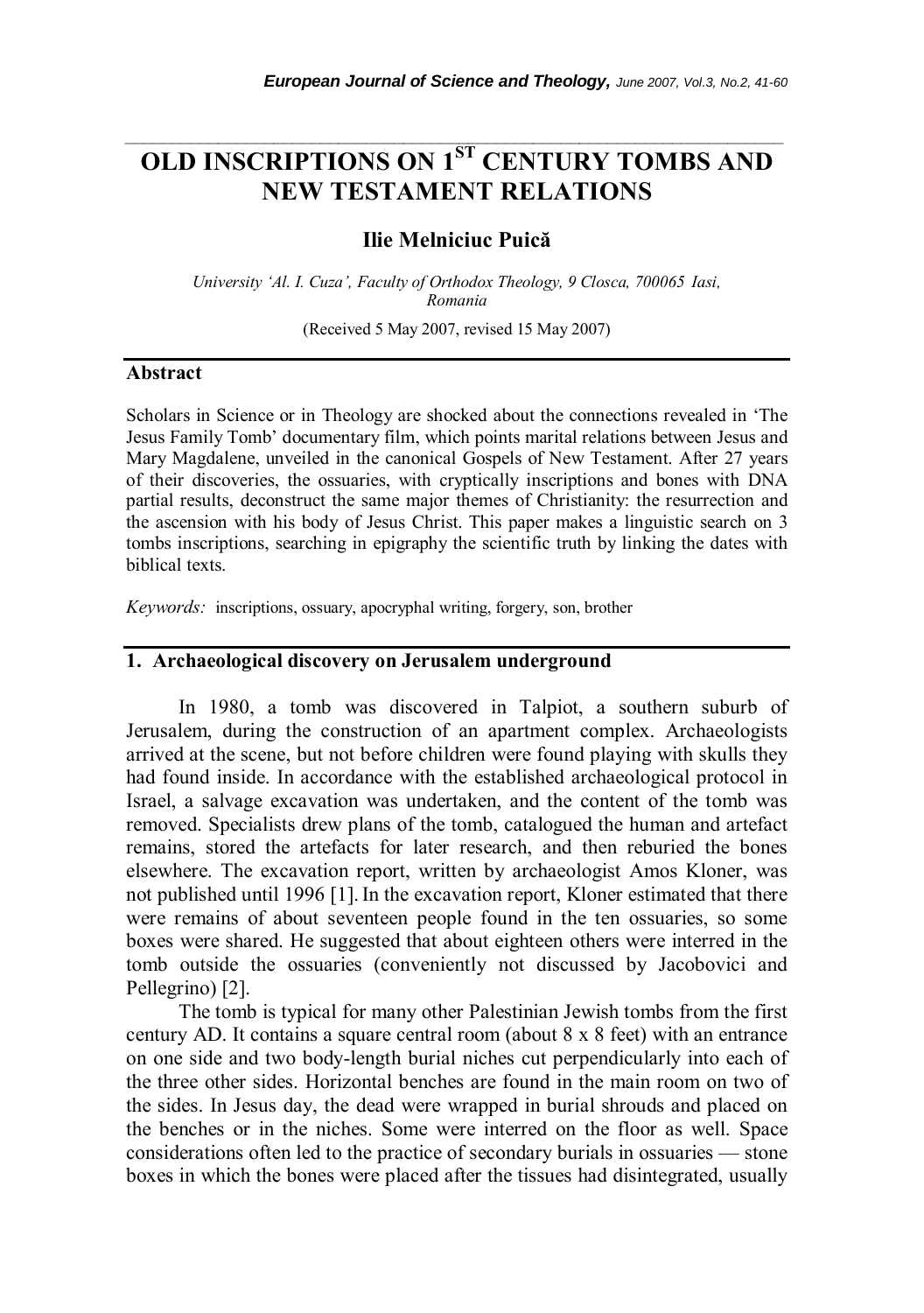in about a year. The ossuaries needed to be only as long as the longest bone in the body, and thus they allowed the space in the tomb to be used more efficiently. Many ossuaries eventually contained the bones of several people. On about 25% of the ossuaries, names were inscribed identifying the deceased.

Ten ossuaries were found in the tomb, yet only nine were placed in the storage facility of the Israel Antiquities Authority. The authors attempt to create a mystery over the absence of the tenth box and suggest that it was the one that is now owned privately and bears the inscription 'James son of Joseph brother of Jesus'. That ossuary created sensation when it surfaced in 2002. Scientists have identified the James inscription as a modern forgery carved into an authentic ancient ossuary [3].

In a recent book were showed the profiles for the Jesus and Mariamene ossuaries from the tomb and also for the James ossuary [4]. Spectroscopic analyses revealed some discrepancies:

- 1. The James ossuary has a small copper peak that is completely missing in both Jesus and Mariamene ossuaries.
- 2. The silicon peak in the James ossuary is substantially lower than the silicon peak in the Jesus and Mariamene ossuaries.
- 3. The aluminium peak in the James ossuary appears to be quite a bit smaller than the aluminium peak in the Jesus and Mariamene ossuaries.

 The archaeologists who excavated the tomb have stated that the tenth ossuary was plain, with neither decoration nor inscription, so it was not stored for research but placed with other plain boxes in the courtyard of Jerusalem's Rockefeller Museum.

The inscriptions on the ossuaries found in the Talpiot Tomb are:

- 1. Ossuary 80/500: 'Mariamene e Mara' 'Mariamne, also called Master';
- 2. Ossuary 80/501: 'Yehuda bar Yeshua' 'Judah, son of Jesus';
- 3. Ossuary 80/502: 'Matia' 'Matthew';
- 4. Ossuary 80/503: 'Yeshua bar Yehosef' 'Jesus, Son of Joseph';
- 5. Ossuary 80/504: 'Yose' or 'Yosa' a nickname for 'Joseph';
- 6. Ossuary 80/505: 'Maria' a Latinized version of the Hebrew 'Miriam';
- 7. Ossuaries 80/506-508 were plain, with no inscriptions.

 Of the ten ossuaries pulled from the niches of the burial chamber, inscriptions were recorded as occurring on six. No one knows anything really about Ossuary 80/509. It *disappeared* before it could be checked for inscriptions or ornamentation.

 The fact that these names appear together is purely coincidental. The names of Joseph, Mary and Yeshua (Jesus) were common names of Jewish people living during the II Temple Period. Dr. Rahmani's catalogue lists some 895 ossuaries. Of these, 19 contain the name Joseph, 20 have Mary and 11 Yeshua/Jesus in one form or another in Hebrew, Aramaic, Greek or Latin.

 According to early tradition, Joseph was buried in Nazareth [5, 6], possibly the 'tomb of the saints' on the property of the Sisters of Nazareth [7]. Early tradition also places Mary's burial in Nazareth [6].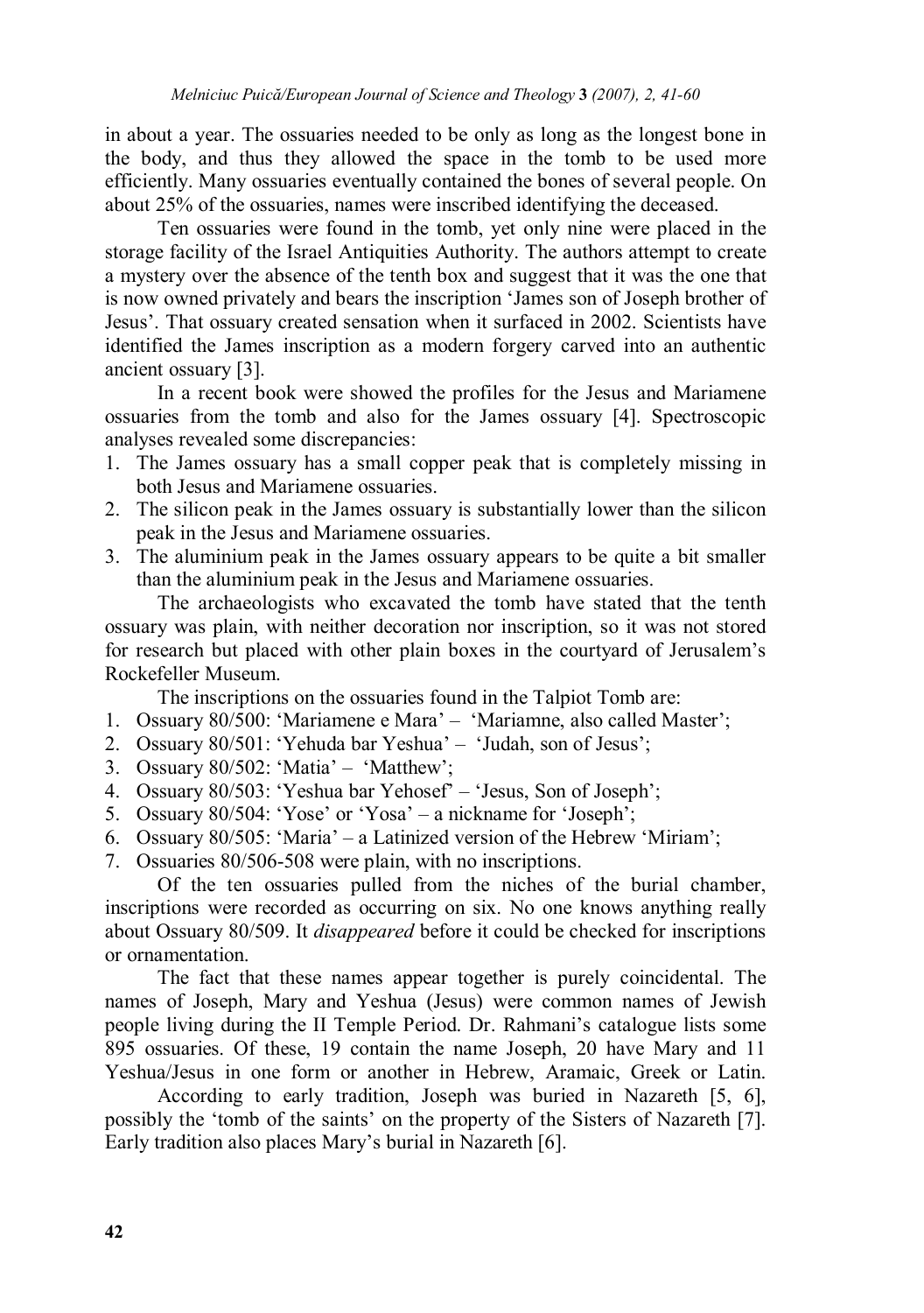### **2. Yeshua bar Yehosef**

 In those days, family members were normally buried in their hometowns. In Jesus' case, this would be Galilee, not Jerusalem. So if Jesus was not resurrected, we should be looking for his ossuary in Galilee. But if Jesus was resurrected, we might expect to hear of traditions of burial in Jerusalem where the Christian Church was centred. And that is what we find.

 The traditional site of Jesus' tomb in the Church of the Holy Sepulchre predates since the 4th century. Eusebius reported that a stone marked the burial spot of James, Jesus' brother, by the Temple Sanctuary in Jerusalem. The Talpiot tomb now being postulated is some distance away from where that spot would have been. According to tradition that goes back to the  $6<sup>th</sup>$  century, there are two possible sites for Mary's burial in Jerusalem, and the Talpiot tomb isn't one of them. It is also interesting to note that the traditional burial spots of Jesus, James and Mary were all in different locations.

 In John 1.45 "Philip found Nathanael and told him, 'We have found the man whom Moses wrote about in his teachings and whom the prophets wrote about. He is Jesus, son of Joseph, from the city of Nazareth.'" Philip thought, not knowing he was born in Bethlehem. See also John 6.42.

 Saint Joseph, also referred to as *Joseph the Betrothed* and as *Joseph of Nazareth*, was the legal father of Jesus, according to the New Testament (Matthew 1.16, Luke 3.23). Not much is known of Joseph except that he was 'of the House of David' and lived in the town of Nazareth. His date of death is unknown, though he was still living when Jesus was 12 years old. He is the patron saint of workers and has several feast days

 He was betrothed to Mary at the time that Mary conceived Jesus. Saint Luke says that he lived at Nazareth in Galilee (Luke 2.4); however, according to Matthew, it was only after the return from Egypt that he settled in Nazareth (Matthew 2.23). He is called a 'just man'. He was by tradition a carpenter (Matthew 13.55). He is last mentioned in connection with the journey to Jerusalem, when Jesus was twelve years old. It is probable that Joseph died before Jesus entered on his public ministry because only Mary was present at the marriage feast in Cana of Galilee, and he is not described at the crucifixion along with Mary (John 19.25). In addition Joseph of Arimathea asked for the body of Jesus, a duty that would have fallen to Saint Joseph had he been alive.

 No early Christian would call Jesus the 'son of Joseph'. Fundamental to the Christian message from the beginning was the belief that Jesus was the son of God. For the sake of argument, even if Joseph was Jesus father, Jesus followers would not write that on his bone box, because it contradicted the story that they were telling publicly. For the same reason, early Christians would not put Jesus name on a bone box at all while they were announcing far and wide that his dead body had risen from the grave and ascended to heaven.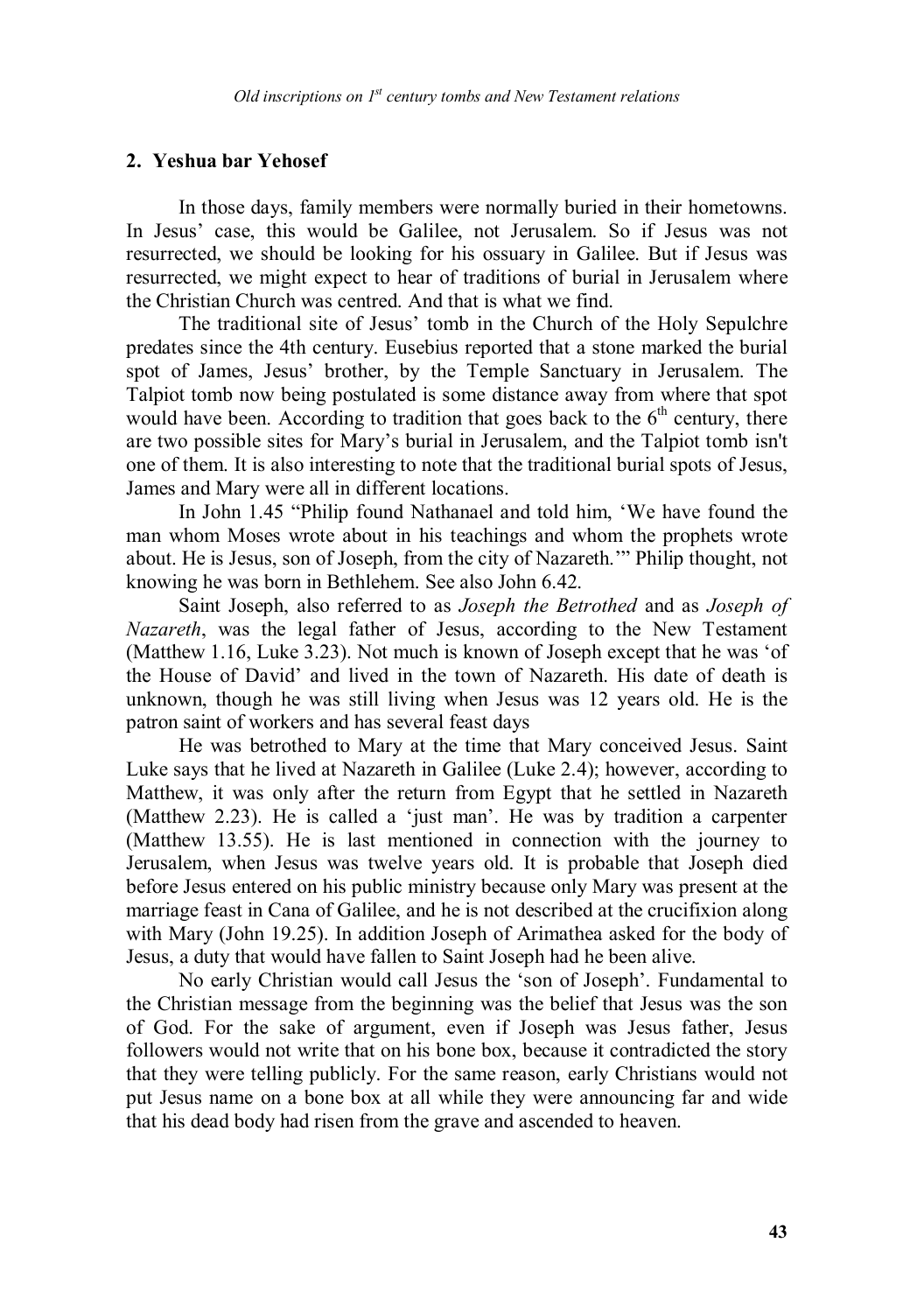The Gospel accounts describe Jesus as having been laid to rest in a rockcut tomb. Rock-cut tombs consisted of one or more burial chambers hewn into the bedrock slopes surrounding the city of Jerusalem. Burial chambers were lined by single rows of burial niches (called *loculi*), with each niche cut into the walls about the length of a person's body. Each rock-cut tomb belonged to a family and was used by the members of a family over the course of several generations [8]. When a member of the family died, his/her body was wrapped in a shroud and placed in a *loculus*. The opening to the *loculus* was sealed with a stone slab, and the entrance to the rock-cut tomb was also sealed with a stone. Eventually, over the course of generations, the *loculi* became filled with burials [9]. When this happened and it was necessary to make space for new burials, the earlier remains (consisting of bones and burial gifts) were cleared out of the *loculi* and placed in small boxes (ossuaries) [10]. Sometimes the relatives scribbled the name(s) of the deceased on the outside of the ossuary when they placed the remains in the box.

 The Gospel accounts provide an accurate description of Joseph of Arimathea burying Jesus' body in a *loculus* in his family's rock-cut tomb [11].

 The New Testament reflects the culture of ancient Jerusalem by identifying Jews from elsewhere by their hometown. Thus we have Joseph of Arimathea (Mark 15.43), Simon of Cyrene (Matthew 27.32), Saul of Tarsus (Acts 9.11), Mary Magdalene (Mary of Magdala; Matthew 27.56), and Jesus of Nazareth (John 19.19 and sixteen other passages). Rahmani points out that ossuary inscriptions follow this same practice, identifying non-Jerusalemites by their home of origin [12].

 The inscription on the Yeshua ossuary presents problems. Some names inscribed on ancient ossuaries were written with a careful hand, but the Yeshua inscription is extraordinarily sloppy and chaotic, carelessly and thoughtlessly written amidst apparently random scratches (Figure 1).



**Figure 1**. Inscription on the ossuary 80/503.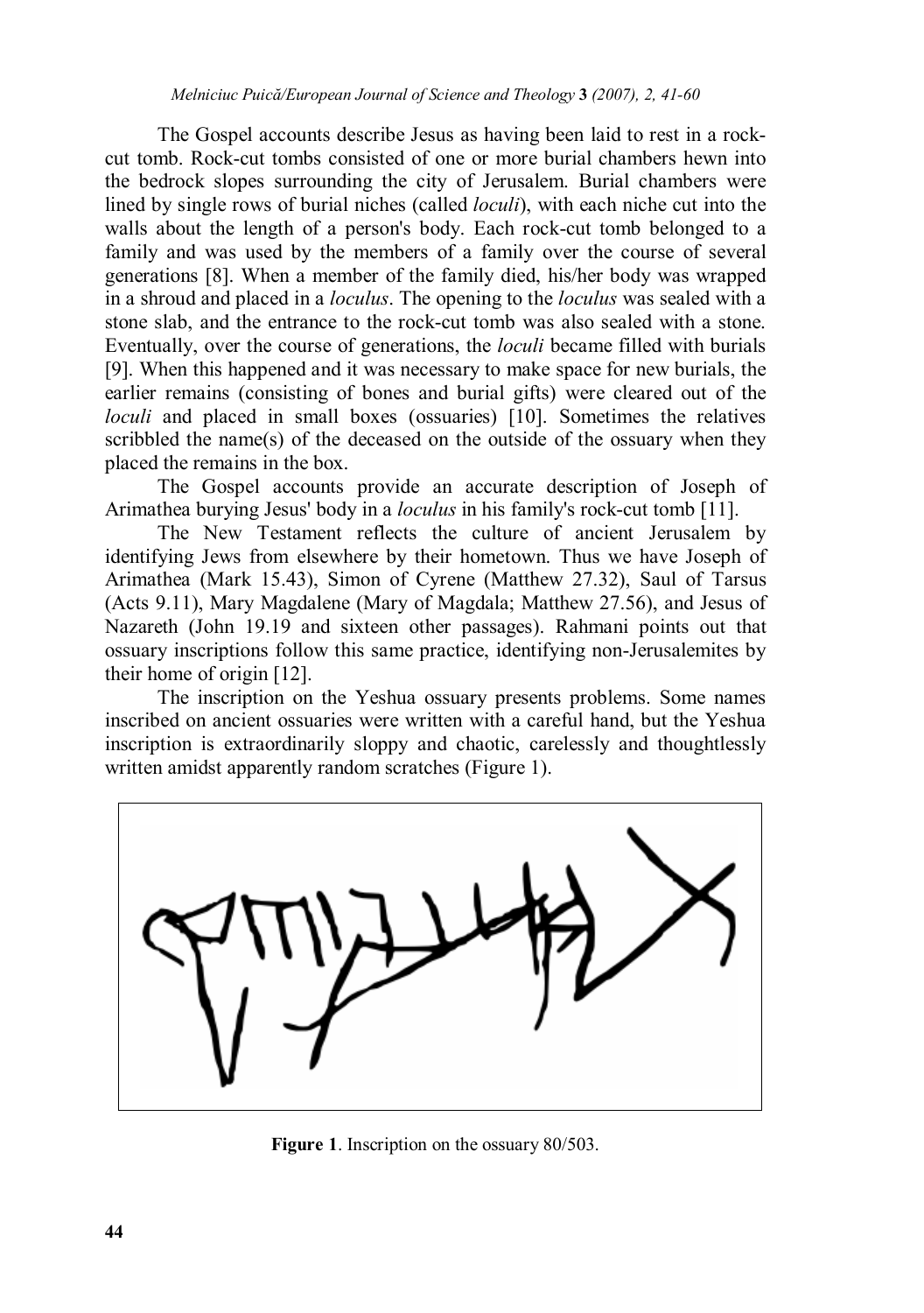Rahmani's catalogue lists the ossuaries with the name 'Jesus', with the numbers 9, 63, 121, 140, and 704 [12]. The name 'Jesus' is found on the Ossuary 80/501 from the Talpiot tomb, which reads 'Judah, son of Jesus'. Therefore, there are at least four other ossuaries whose occupant was a 'Jesus'. When Rahmani read the inscription, he reconstructed the first and second letters. *y* and *š* (sh), as conjectures. He did so based on the fact that there was another Yeshua inscription in the same family tomb. From Rahmani's drawing, it appears that the letters of Yeshua (transliterated *yšw'*) are probably present, written in some cases partially on top of each other. But I do not rule out that later on-site examinations may suggest a different name.

 Out of all of the inscriptions, the one attributed to Jesus is the most difficult to make out, and as a result the most difficult to interpret. Using the photographs released by the Israeli Antiquities Authority and double-checking my work with that of Rahmani, I was able to piece together a line drawing of the deepest lines carved into the ossuary. From that, mulled over the drawing for a full day, trying my best to visualize how the inscription was originally translated as "a cross preceding 'Jesus, son of Joseph'" and was able to break the inscription down into the following pieces (Figure 2).



**Figure 2**. Decoding Jesus son of Joseph inscription.

 From my knowledge of the language and the particular script this phrase was written in, I could easily make out the 'cross' at the beginning (but more on that in a bit) and יהוסף *Yehosef* or 'Joseph' at the end. I honestly could see how בר *Bar* or "son (of)" was implied, but it was not at all clear or coherent. With ישוע *Yeshua`* or "Jesus," however, I had a great amount of difficulty seeing, and only after picking things apart from my computer I was able to visualize how this initial reading was made (Figure 3).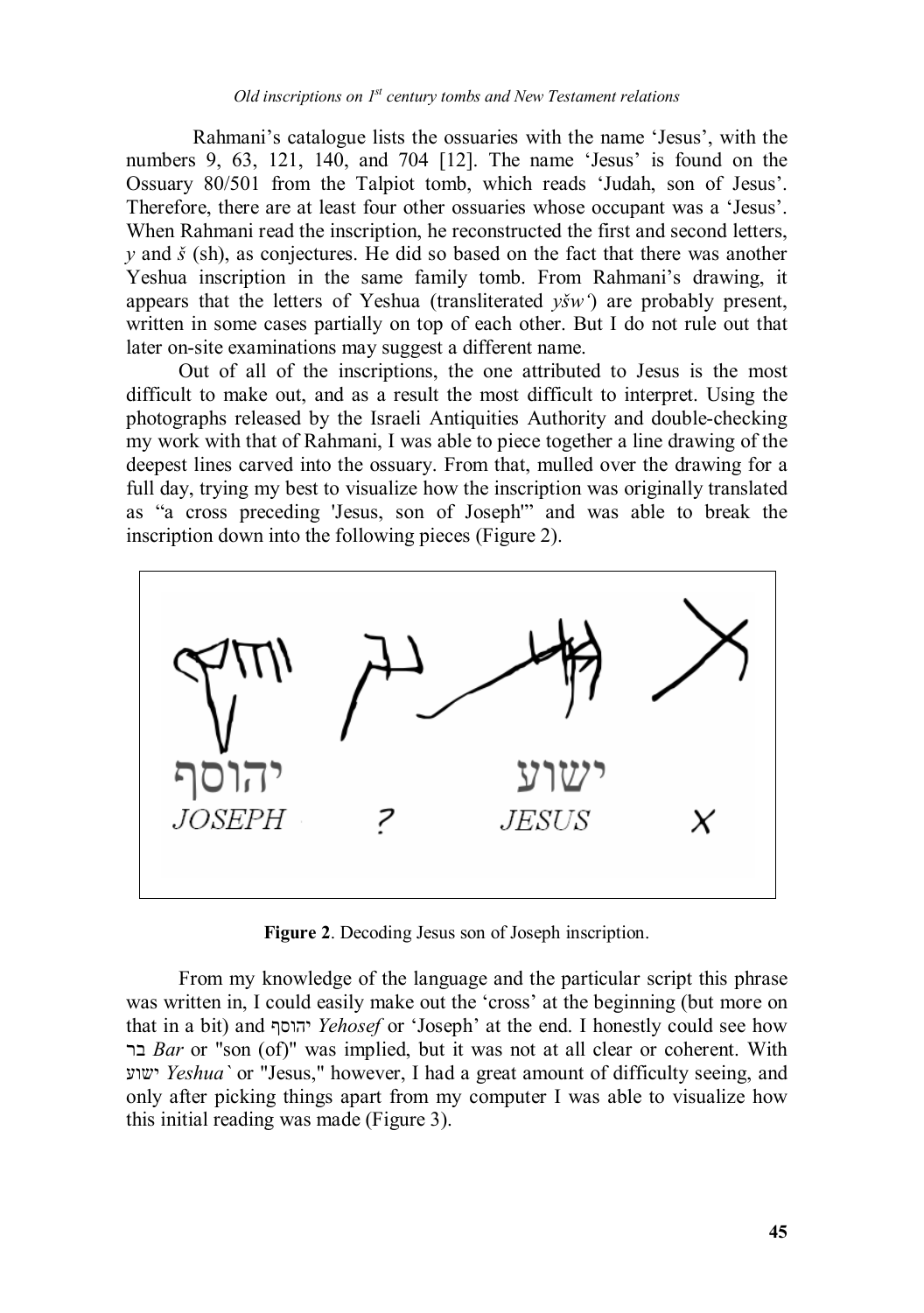

**Figure 3**. Deconstruction of Jesus ossuary inscription.

In informal scripts from this period, the letters  $\iota$  (waw) and  $\iota$  (yod) are notoriously difficult to tell apart. They are much easier to discern with the more formal scripts that were found on the ossuaries for Joseph, Judah and the authentic portion of James, but then again that is the point: those scripts are much more formal and the scribe/mason took the time to write them with serifs and proper proportions (which is no easy task). The  $v$  (shin) is a textbook form, and the  $\gamma$  (ayin), given the long tail, appears to indicate the end of a word Figure 4).

However, there are still some unanswered questions. Given the angle and tilt of the strokes, the 'cross' shape at the beginning of the inscription looks more like an  $x$  (alef), which would mean that it would be part of the name. Furthermore, the downwards stroke of the  $y$  ('ayin) looks like it overlaps a stroke that is already there. This particular stroke, looks like it could also be interpreted as part of the stroke in front of it, forming a  $\tau$  (dalet), the large swash to the lower left possibly a scratch or damage sustained after the carving.

Furthermore, the portion that is assumed to read בר *Bar* (son of) may, in fact, also be part of the name, but given how it is garbled I cannot make sense of it. Dr. Stephen Pfann has suggested an alternate hypothesis that the name reads as 'Hanun' or 'Hanin' [13]. Even with the ambiguities, given the prominence of the  $\nu$  (shin), I cannot agree with his conclusion on that specific name (as no form of Hanun contains a shin); however, as I've mentioned earlier, I can readily see the first glyph that was ignored in the '*Yeshua*' interpretation as an  $\alpha$  (alef), which can open things up to other interpretations. As such, overall it is a very strong possibility that this inscription is not "*Yeshua` bar Yehosef*". I only hope that others can use the multimedia I've generated for further analysis, and that the letter ambiguities (especially how the cross/alef can alter the translation) are put under further critical examination.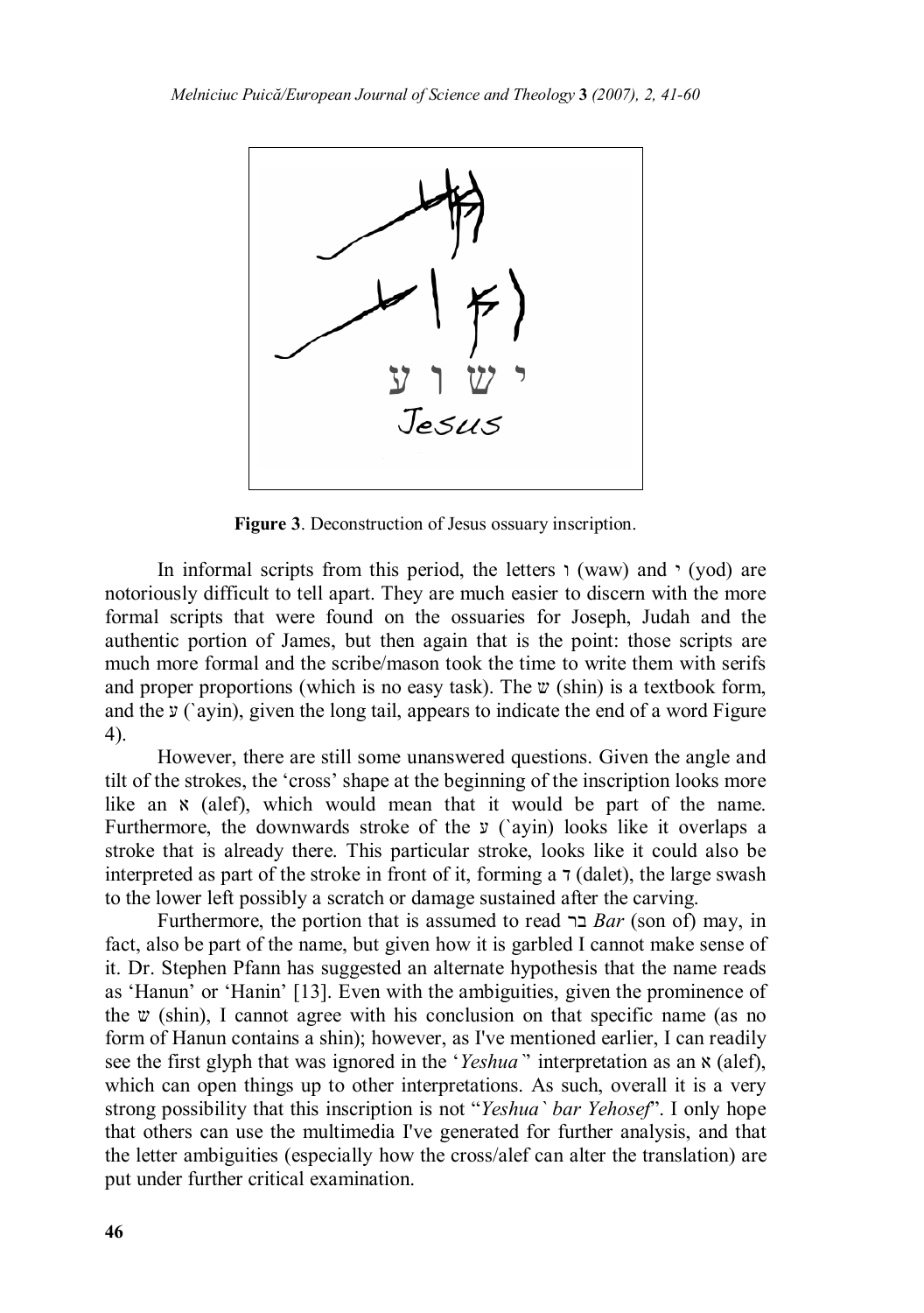

**Figure 4**. (a) Rahmani no. 140; (b) Rahmani no. 702 (also in Talpiot Tomb IAA-80/503).

#### **3. Mariamēnou** *(***ē***)* **Mara**

 The book of Jacobovici and Pellegrino builds a great part of its claim on the argument that Mary Magdalene was buried in one of the ossuaries. Mary was the most common name among Palestinian Jewish women in Jesus days, a fact reflected in all the Mary's in the New Testament [14]. The name usually appeared in one of two forms: The Hebrew form *Maryam* (*Mariam* or *Mariamē* in Greek) or the Hebrew form *Marya* (*Maria* in Greek). Noting that one of the ossuaries bears the name *Marya*, they argue (apparently from Latin Christian tradition) that the mother of Jesus was always known as Maria, thus confirming that Jesus's mother was in the box bearing the name *Marya*. But in the Greek text of the New Testament, the Gospel of Luke always calls Jesus's mother *Mariam*, whereas the Gospel of Matthew calls her *Maria* in every case but one.

The Hebrew name Mariam was very popular among Palestinian Jews at this period, though hardly used at all in the diaspora. It could, of course, be simply written as Mariam in Greek characters (and this is the practice of the Septuagint, the Greek Old Testament, when referring to Mariam the sister of Moses, called Miriam in English Bibles). But we know only four cases in which this was done with reference to a living person of the early Jewish period. (One of these is Luke 10.39-42, referring to Mary the sister of Martha, though there is a variant reading Maria). Much more popular were the forms Maria (the form used everywhere in the New Testament, except Luke 10.39, 40, for all the various Maries it refers to) and Mariamme/Mariame (used, for example, by Josephus). Both give the name a more Greek form than the simple transliteration Mariam. Palestinian Jewish women who themselves used a Greek form of their name as well as a Semitic form (a common practice) would be likely to have used Maria or Mariamme. This accounts for the fact that the Greek form Maria is often found on ossuaries transliterated back into Hebrew characters as Mariah.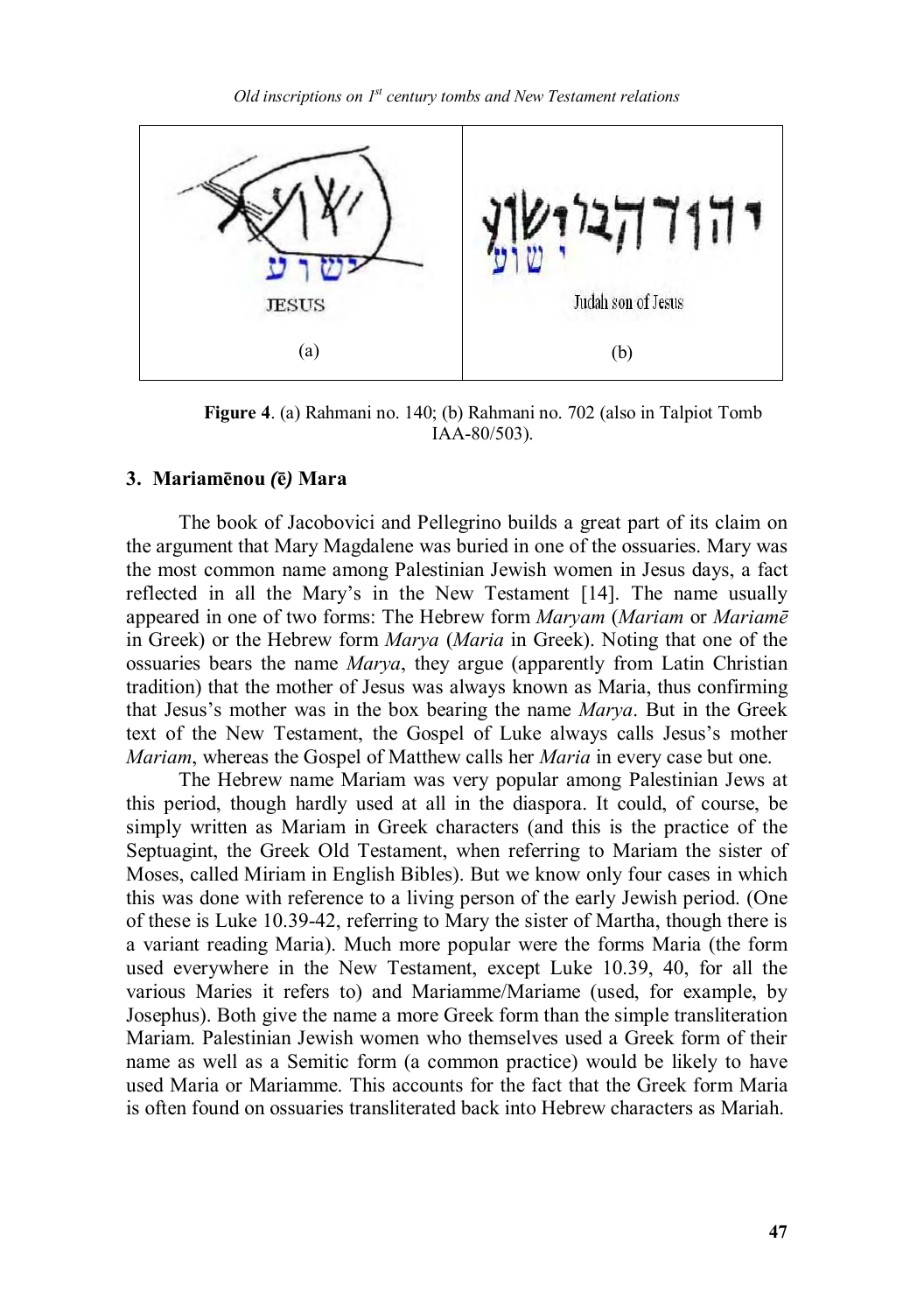Drawing from fanciful biblical geography and late apocryphal texts (the Gospel of Mary and the Acts of Philip), the authors conclude that Mary Magdalene was an apostle, spoke Greek, and went by the name Mariamne. But in the Greek New Testament, she is called *Maria* ten times, *Mariam* three times, and never *Mariamne* [15]. In the excavation report, one of the ossuary inscriptions, the only one written in Greek, was read as '*Mariamēnou* (*ē*) *Mara*', with the translation "of Mariamene, [also called] Mara." [16] *Mara* (not related to the name Mary) was another common Jewish name in Jesus's day, but Jacobovici and his team interpret it as the Aramaic word for 'master'. Thus they have "Mariamene the Master." They argue that the presence of the name Mariamene is evidence that it was Mary Magdalene in the box. And the presence of her ossuary in the Jesus family tomb is evidence that she and Jesus were married. The original epigrapher, L.Y. Rahmani, misread the inscription. It actually reads *Mariamē kai Mara* - "Mariame and Mara." The first name is the original inscription, perhaps placed on the box when the remains of one Mariame were placed in it, although we have no way of knowing if she was the box's first occupant.

 In the Gospels Mary Magdalene's name is always given in the Greek form Maria, which is the New Testament's standard practice for rendering Mariam into Greek, except for Luke 10:39-42. As we have noted it is standard Greek form of Mariam. However, from probably the mid-second century onwards we find some references to Mary Magdalene (often identified with Mary of Bethany and/or other Gospel Maries) that use the alternative standard Greek form Mariamme (or Mariame). These references are all either in Gnostic works or in writers referring to Gnostic usage.

 We find the form Mariamme in Celsus, the second-century pagan critic of Christianity, who lists Christian sectarian groups, including some who follow Mary (apo Mariammes). These may well be the group who used the Gospel of Mary (late 2nd century?), a Greek fragment of which calls Mary Magdalene Mariamme. This form of her name also appears in the Coptic (a translation from Greek) of the Gnostic Work the Sophia of Jesus Christ [CG III, 4]. The usage may have been more widespread in Gnostic literature, but the fact that we have most Gnostic works only in Coptic makes it hard to tell.

 This tradition of using the form Mariamme for Mary Magdalene must have been an alternative tradition of rendering her name in Greek. It most likely goes back to a usage within the orbit of Jewish Palestine (since the name Mary in any form was very rare in the diasporas and Gentile Christians would not be familiar with the name Mariamme ordinarily). But so does the usage of Maria in the New Testament Gospels, at least one of which is at least a century earlier than any evidence we have for giving her the name Mariamme. It would be hazardous to suppose that Mariamme was the Greek form of her name used by Mary Magdalene herself or the earliest disciples of Jesus.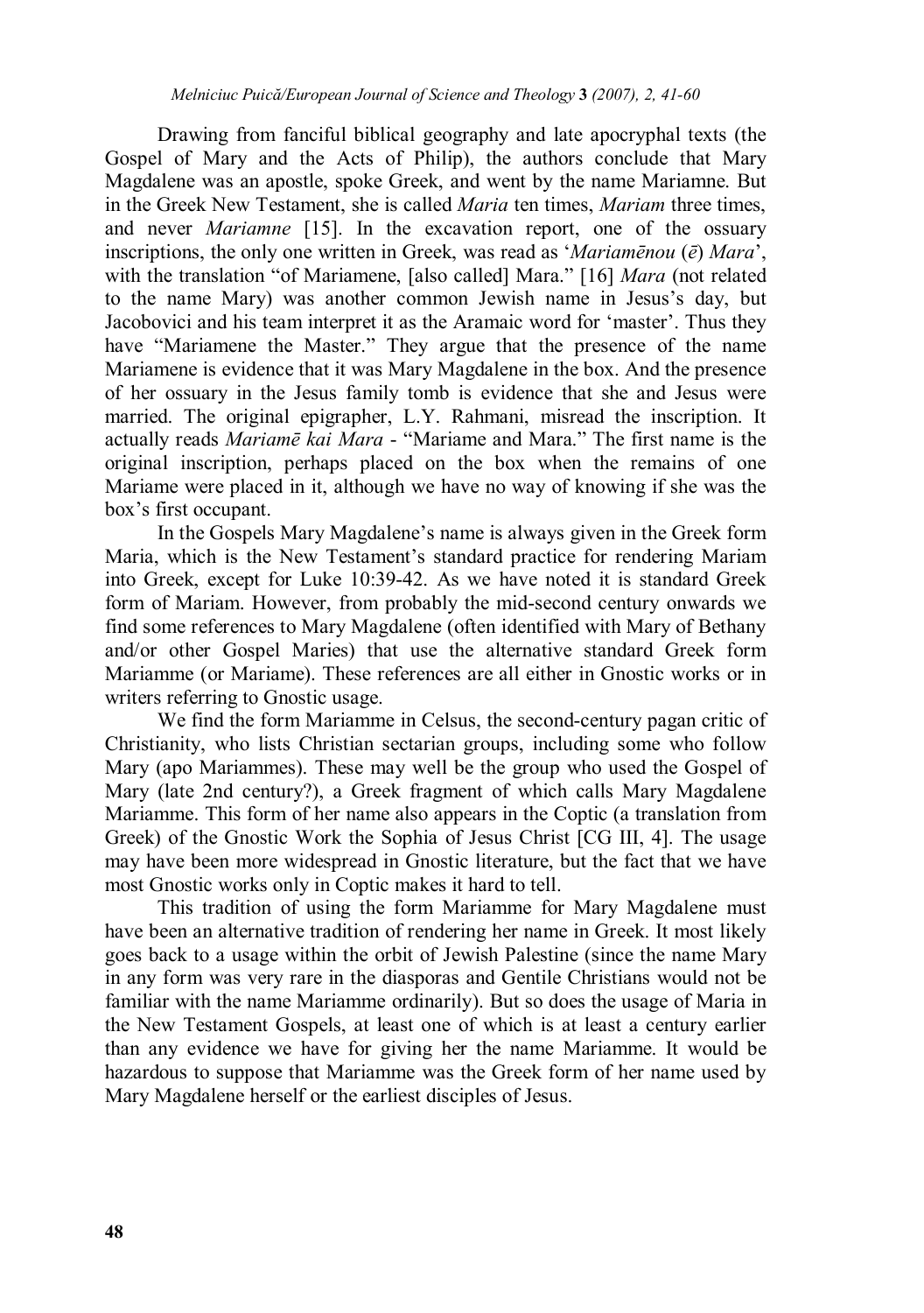#### *Old inscriptions on 1st century tombs and New Testament relations*

 The Gnostic use of Mariamme is also reported by Hippolytus in his *Refutation of All Heresies* (written between 228 and 233). He says that the Naassenes claimed to have a secret teaching that James the brother of Jesus had transmitted to Mary [5.7.1; 10.9.3]. What is especially significant is that the manuscript evidence is divided between two forms of the name: Mariamme and Mariamne (note the 'n'!). Since it occurs in Hippolytus as a variant of Mariamme, and since the latter is well attested in Jewish usage back to the first century CE, it seems clear that the form Mariamne is not really an independent version of the name Mariam (independent of Mariamme, that is). But a late deformation of the form Mariamme, a deformation made by Greek speakers not familiarised with the name. This must also then explain the usage in the apocryphal Acts of Philip (late  $4<sup>th</sup>$  or early  $5<sup>th</sup>$  century), where Mariamne is consistently and frequently used for the sister of the apostle Philip, apparently identified with both Mary Magdalene and Mary of Bethany.



**Figure 5**. The IAA-80/500 tomb inscription 'Mariamēnou *(*ē*)* Mara' or 'Mariamē kai Mara' can be translated as 'Mariamene, [also called] Mara' or 'Mariame and Mara'.

 We can now turn to the inscription on the ossuary, which has, in Greek: MARIAMENOUMARA (Figure 5). The two words Mariamenou and Mara are written consecutively with no space between. This makes it rather unlikely that two women are named here. But Rahmani takes a small stroke between the last letter of Mariamenou and the first of Mara to be a Greek letter eta (long e). He takes this to be the relative pronoun he (eta with a rough breathing), reading: "Mariamnenou who [is also called] Mara." There are parallels (I gather from Rahmani) to this abbreviated way of indicating two names for the same person. The form of the name on the ossuary in question is Mariamenou. This is a Greek genitive case, used to indicate that the ossuary belongs to Mary (it means 'Mary's' or 'belonging to Mary'). The nominative would be Mariamenon like a diminutive form. The neuter gender is normal in diminutives used for women. This diminutive, Mariamenon, would seem to have been formed from the name Mariamene, a name which is attested twice elsewhere (in the Babatha archive and in the Jewish catacombs at Beth She'arim). Mariamene is an unusual Greek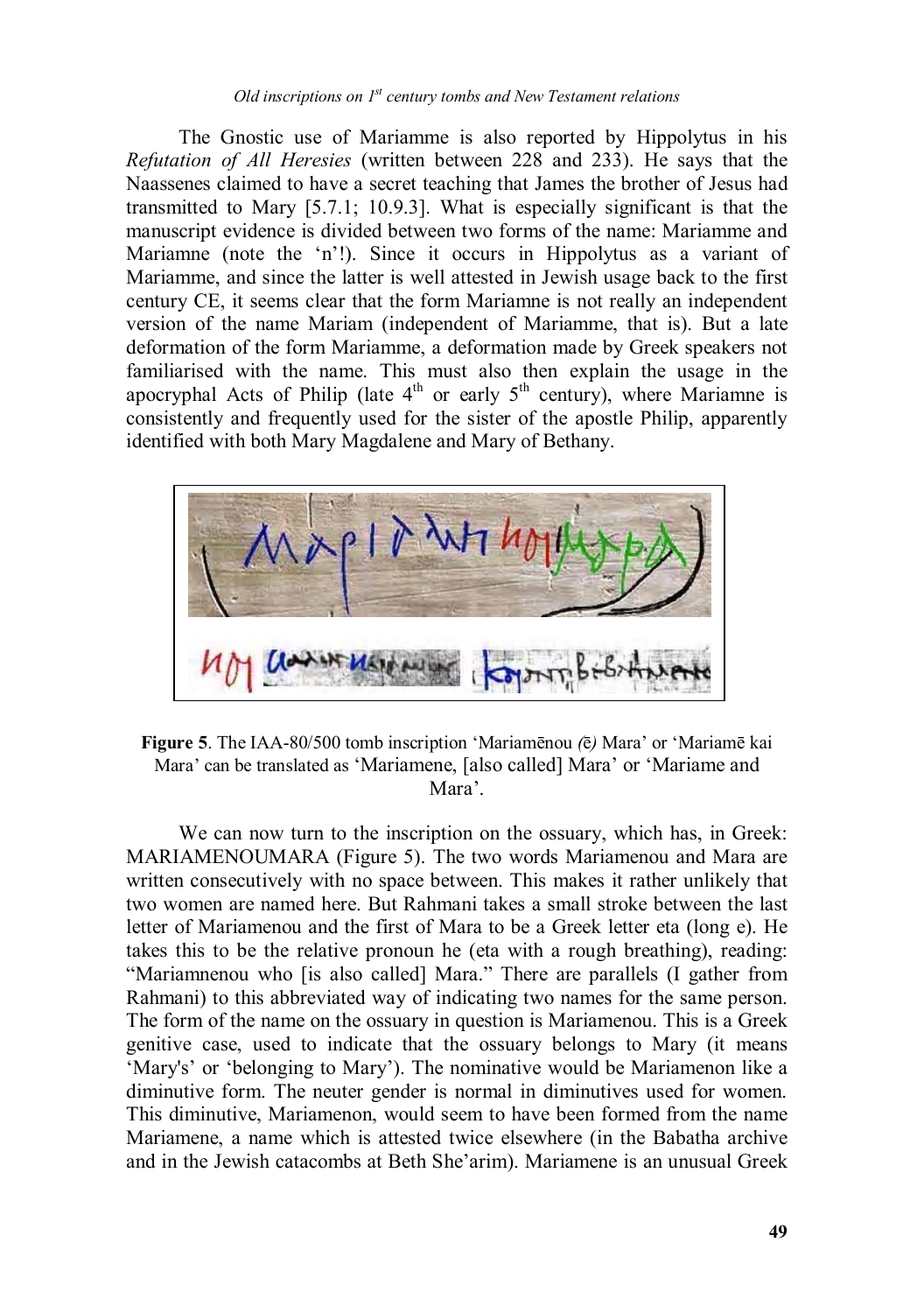form of Mariam, presumably invented because it has a rather elegant Hellenised form.

 We know that Mara was used as an abbreviated form of Martha; in this context of names on an ossuary it is much more plausible to read it as a name. This woman had two names: Mariamenon and Mara. It could be that the latter in this case was used as an abbreviation of Mariamenou, or it could be that the woman was known by Mariamenon, treated as a Greek name, and the Aramaic name Mara, conforming to the common practice of being known by two names, Greek and Semitic.

 The Discovery Channel film proposes to read Mara as the Aramaic word 'the master' (as in 1 Corinthians 16.22 – 'Maranatha').

The most common Jewish symbol of the  $1<sup>st</sup>$  century was the menorah candlestick. But along the centre of the Mary ossuary are not Jewish or early Christian symbols, but two sets of strange, vertical circles, in sets of three. The central thing to note about these circles is that they all contain a point within them. The point in a circle is a classic Gnostic symbol. This is what decorates the Mary ossuary. However, the circle standing by itself is perfectly consistent with the other symbols. The circle is also a Pythagorean emblem of sacred geometry and describes the unending nature of eternity. In its full form, it is a serpent eating its own tail. Called Ouroboros, it is also used, as the others, in esoteric Gnosticism. The chevron may merely be an architectural devise to highlight and protect the circle motif. These ossuaries are mysteriously devoid of anything related to early Christianity or even Judaism for that matter. Already in the later years of the first century one begins to find the formation of early symbolism being created by Christians. These symbols revolve around the anchor, the lamb, a figure holding a lamb, and eventually a fish. These can be more fully viewed by a cursory study of early catacomb art in Rome.

#### **4. Yaqov bar Yosef a khui d'Yeshua (James ossuary***)*

There are three separate periods of ossuary use. The first ended with the destruction of the temple in 70 CE. The second runs from 70 CE to 135 CE and is marked by the extension of ossuaries into the Galilee. The third period runs from the late  $2<sup>nd</sup>$  through the  $3<sup>rd</sup>$  century CE.

The great majority of ossuaries for the first period (30/20 BCE - 70 CE) are decorated around the edges with the centre left clear [17]. Almost without exception, the inscriptions are just scratched into the boxes with anything handy - a nail, a piece of glass - and scrawled all over the box any which way by the relative(s) who collected the bones and deposited them in the boxes. Some are painted with ink and brush. There is one bone-box that the grieving family scratched the name on four or five times - on the side, on the top. People were not concerned with the placement of the 'inscriptions'.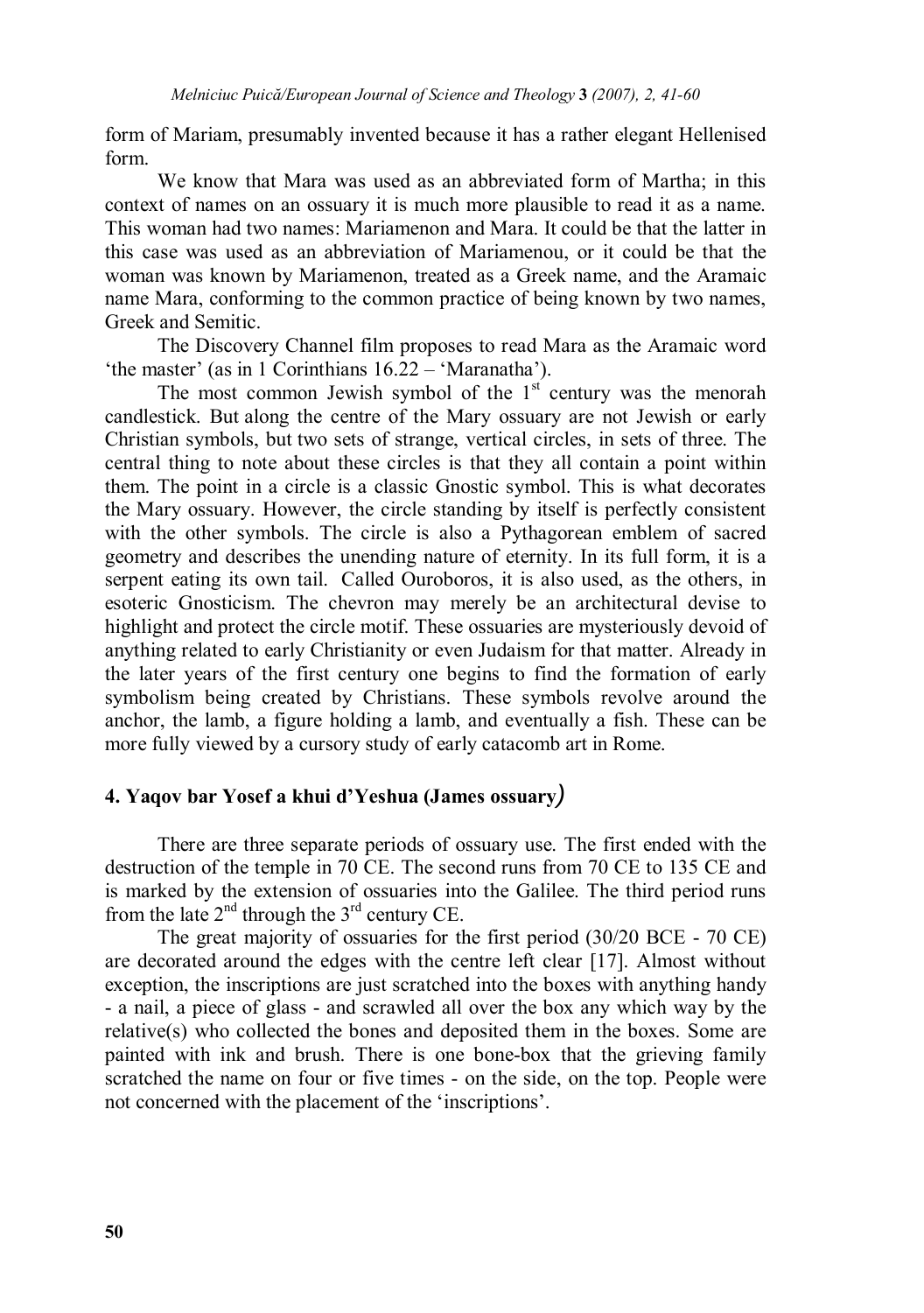Biblical dictionary tells us that the name James, derived from Jacob is used 60 times in the New Testament for up to eight different people. The first three are generally not in dispute by scholars:

- 1. Jacob the patriarch for the Hebrew Bible,
- 2. Jacob the father of Joseph (husband of Mary, Matthew 1.16) and
- 3. James the son of Zebedee, brother of John the fisherman. The remaining five are unclear, however:
- 4. James the son of Alphaeus (one of the Twelve),
- 5. James the less, son of Mary and Clophas,
- 6. James the brother of Joses/Joseph,
- 7. James, the father of Judas (one of the Twelve Luke 6.16), and finally
- 8. James the brother of Jesus.

Contrary to popular belief, it has been argued that James, the brother of Jesus, was the first bishop/leader of the Jerusalem Church. In order to evaluate and give credit to such a theory, one must examine the texts of the New Testament to be able to form one's own opinion on the subject. The first item to be discussed in answering this question will be the text of Acts, followed by Galatians, and finally I Corinthians (the letters of St. Paul). Acts 12.17 is the first time James is mentioned by the author. Leading up to this verse is the story of Peter being captured by Herod Agrippa in the late 30's CE and subsequently being set free by an angel/messenger of the Lord. Upon his release, Peter went to the house of Mary, mother of John, and instructed them that they should "Tell this to James and to the believers/brothers" (Acts 12.17). This is our first indication of the leadership role James has assumed in the early Jerusalem Church. Acts 15.13 is the second mentioning of James in the book of Acts. Peter, Paul, and Barnabas are addressing the council of Jerusalem on matters concerning their mission to the Gentiles. This dominant leadership position is clearly seen in Acts 15.13, 19. Acts 21.18 is the third occasion James is mentioned. In verse 18, Paul goes to see James and all the elders are present. It gives the impression that James, being the leader of the Jerusalem Church, was surrounded by the prominent figures essential to the movement. The three occasions James is mentioned in Acts relate a clear and vivid picture that James indeed held a dominant leadership position in the early Christian community.

Next, the discussion will investigate further evidence contained in Galatians and I Corinthians (the letters of St. Paul). Galatians 1.19 is the first of three verses to be examined in Paul's letter to the Galatians. Paul is on one of his visitations to Jerusalem, probably sometime before 36 CE, and is staying with Cephas/Peter for fifteen days. While he is there, Paul makes note that he "sees no other apostle except James the Lord's brother". James is being afforded the status of an apostle by Paul. One of the more important pieces of evidence contained in Galatians relating to James's leadership position comes from 2.9. Paul is on another visit to Jerusalem, this time to discuss his mission to the Gentiles so that the leaders may know he is not running in vain. One important note to make is that in 2.2, Paul says, "then I laid before them (though only in a private meeting with the acknowledged leaders)…" Later, in 2.9 he says, "…and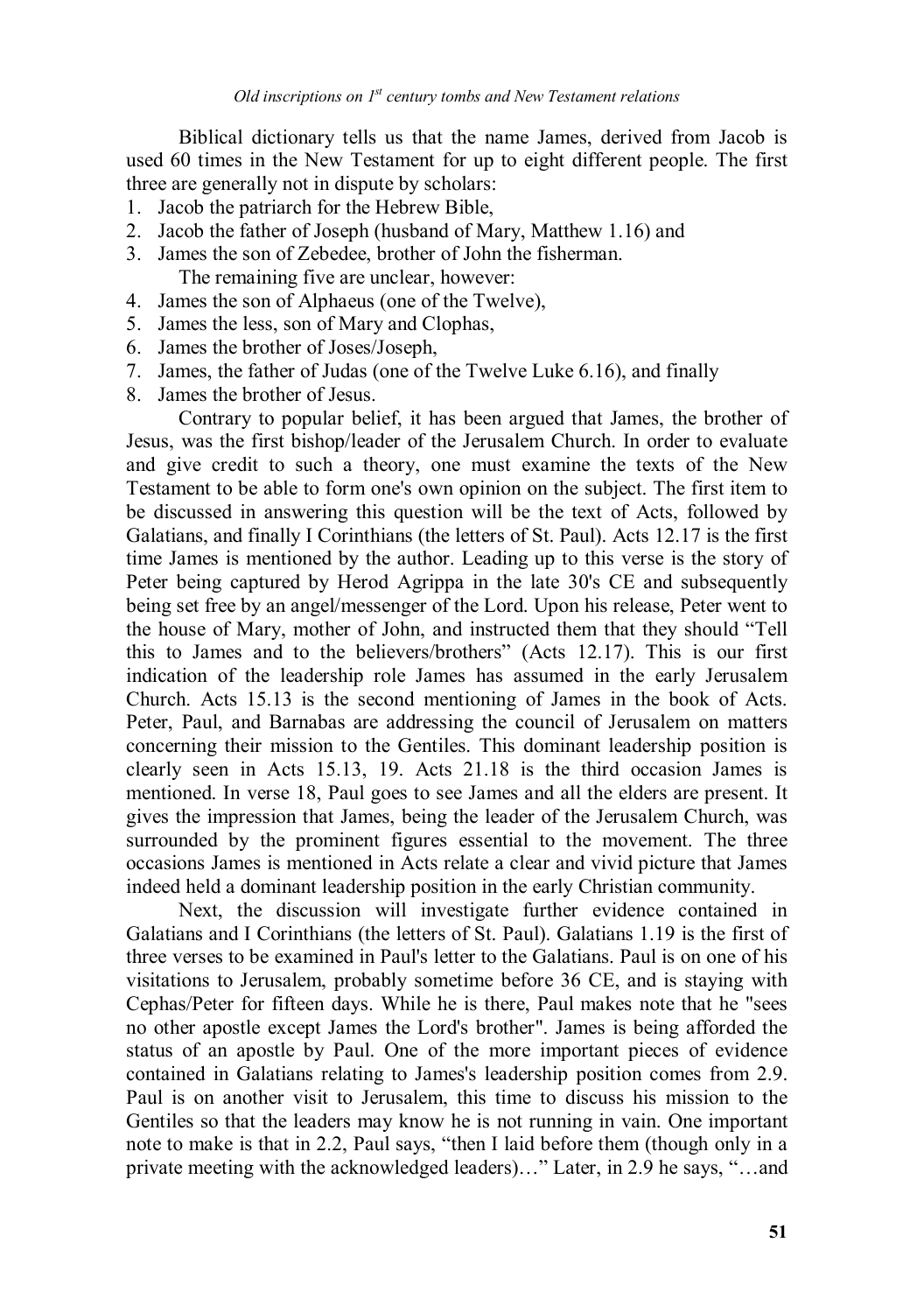when James and Cephas and John, who were acknowledged pillars…they gave to Barnabas and me the right hand of fellowship". Two key points are exhibited in this passage. Firstly, the reference Paul makes to James as being one of the acknowledged pillars, naming him first no less, of the Jerusalem Church. Galatians 2.12 is the last verse in Galatians dealing directly with the authority of James. Paul confronts Peter because he is being hypocritical in his ways. While with the Gentiles, Peter does not keep a strict observance of Judaism, but when "certain people came from James", he drew back. At this point in the story there exist two separate missions of the Church. On the one hand, James is the leader and head of the circumcision branch and Paul is the leading advocate of the uncircumcision mission. James has authority, as the head of the movement, to send messengers/people to check on Peter and Paul in their mission to the Gentiles. It is one of his administrative duties to check on the progress of his missionaries and see that the message is spread accordingly.

Finally, the focus will shift to Paul's first letter to the Corinthians. I Corinthians 15.7 is a verse not specifically showing the leadership position James held, but rather showing the significant relationship to Jesus that lead to his acquisition of such a leading role in the Jerusalem Church. Jesus made personal appearances to three key individuals in Peter, James, and Paul. For Jesus to make a personal appearance to someone, they must have held some type of important position in his life. See also Eusebius, *Historian Ecclesiae*, Book 1, Chapter 12 (1.12) (available on www. ccel.org); next reference to Yaqov emerges in Book 2, Chapter 1 (2.1.2-5) of The History of the Church. Eusebius asserts James was the first bishop of Jerusalem and was so appointed at/after the martyrdom of Stephen (2.2.1). The last reference to James in The History of the Church comes in Book 7, Chapter 19 (7.19.1). Here lies a discussion about the throne of James. The passage continues to state James was the first to receive the episcopacy of the Jerusalem Church from the Saviour and His apostles.

There is nothing to suggest he converted following the resurrection of his brother. It is however more logical to suggest he was a close follower of the movement and shared the ideals of Jesus. A clear portrait of the authority and dominant leadership position of James in the early Christian community is painted when one turns an investigative eye towards the works of the New Testament.

When the Nag Hammadi texts were discovered on the eastern side of the Nile in 1946, there came to light many references to James and helped reinforce some of the traditions we have come to know before their discovery. Each of the texts is from a time when Gnosticism was flourishing 150-350 C.E.

The major texts from the Nag Hammadi library under study are *The Apocryphon of James* ('Secret book of James"), *The First Apocalypse of James*, *The Second Apocalypse*, and *The Gospel of Thomas* (Gospel of Judas). *The Apocryphon of James* is an account of James and Peter receiving knowledge, but stressing James is on a higher level. It has been argued that this text could be referring to James the fisherman, but such an argument is flawed. The fisherman is dead in 41 C.E. and we have no parallel sources to corroborate such a claim.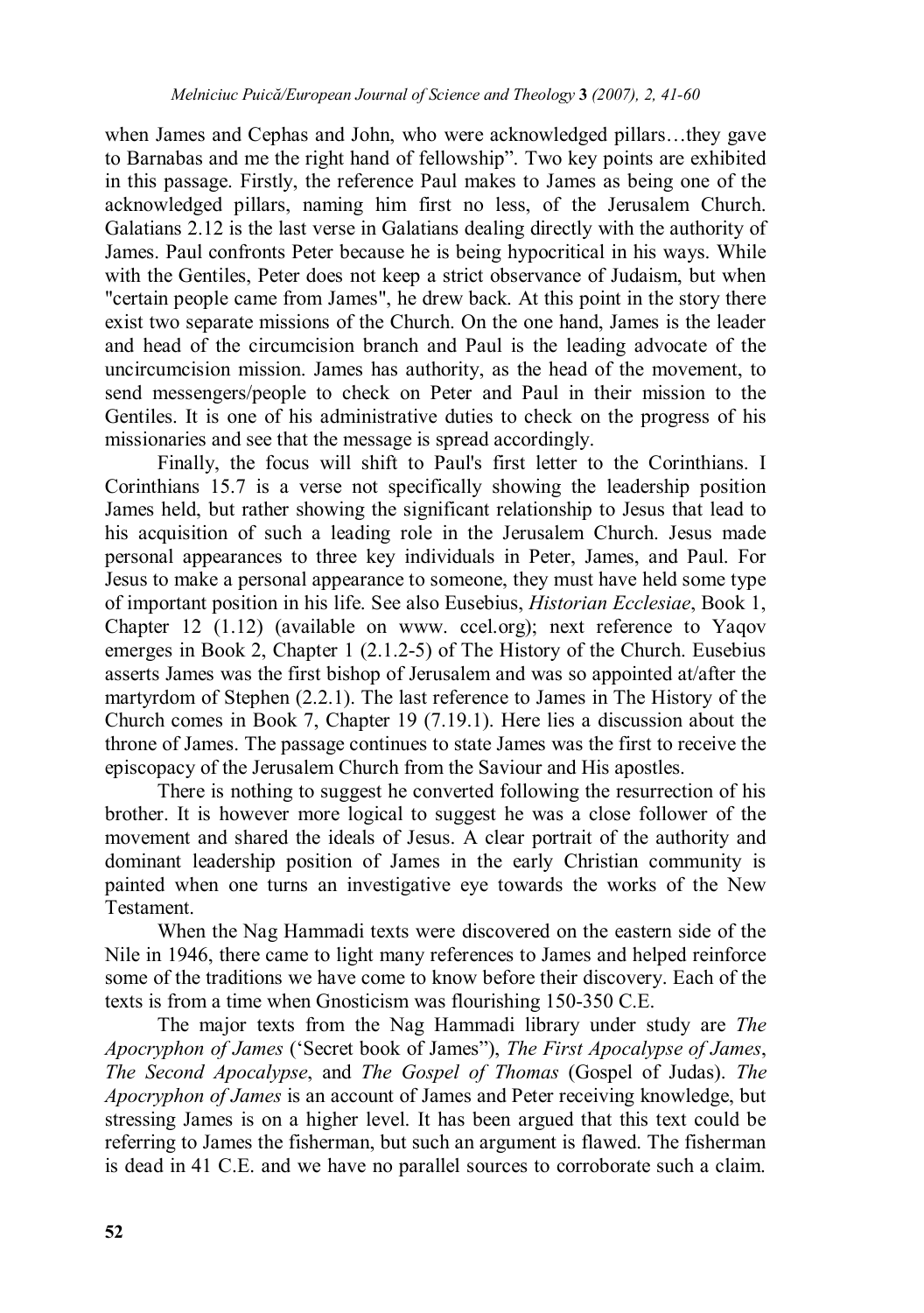We do have extra sources that would corroborate such a story of the brother of Jesus - James the Just.

*The Apocryphon* reinforcing the notion that James is even higher than the group and Peter in that he receives two secret books. *The Apocryphon* attempts to insert James into Peter's place when discussing conversations between Jesus and himself. An example of this is when James tells the Lord "we have forsaken our fathers and our mothers and our villages and followed you". It is very similar to what we would find in Mark 10.28. Another example is where Jesus is telling the guys to remember his cross and his death, James (not Peter) comes up and says "Lord, do not mention to us the cross and death, for they are far from you." We can see a correlation in Matthew 16.22.

*The First Apocalypse* of James is dated as having been written at the beginning of the third century. It contains a set of dialogues between the Lord and James before the passion (Tuesday) and after the resurrection, plus his own death is foretold. With the first dialogue, Jesus is speaking with James and calls him my brother. He goes on further to say "For not without reason have I called you my brother, although you are not my brother materially." This is a reflection of the values and belief of the author. He is showing he does not believe James is a true, 'material' brother of the Lord. We can date this conversation as being before the passion because Jesus says "For they will seize me the day after tomorrow." Twice in the material, Jesus embraces and kisses his brother. It is not so much a point for James as it is for stressing the risen Lord is not a spirit because a spirit has no flesh and bones to embrace and kiss.

*The Second Apocalypse* of James is an extension of the first apocalypse, picking up at the point where the first left off. Why are there two apocalypses? By having two, it increases the weight of James being revered as a central figure in the early Jerusalem Church. Here exists the discourse that James the Just spoke in Jerusalem. Two major themes emerge through the reading of this text, one is the emphasis of James's relationship to Jesus and the other is James as a Messiah-like individual. While James is speaking to the crowd, he is reminded of a time when Jesus came while James was deliberating. Jesus called to James, saying "hail, my brother; my brother hail". James raises his face and noticing a sign of uneasiness on his face, tells James not to be frightened because Jesus called you brother. It continues to declare they both were "nourished with the same milk". Finally, it tells James Jesus is not a stranger to us, but instead he is your stepbrother. As with the first apocalypse, the author is reflecting his own beliefs through the writing - calling James and Jesus stepbrothers instead of brothers. Later in the text, Jesus kisses James and calls him "my beloved!"

The texts sustain the idea of James as a Messiah-like individual. He is giving a discourse to crowds in Jerusalem, striving to teach this mindless generation the path to righteousness. He communicates the knowledge passed to him by Jesus, telling them of the things Jesus had told him. James was told that he was an "illuminator and a redeemer of those who are mine" and then of he will be taken and judged just as Jesus before him had been.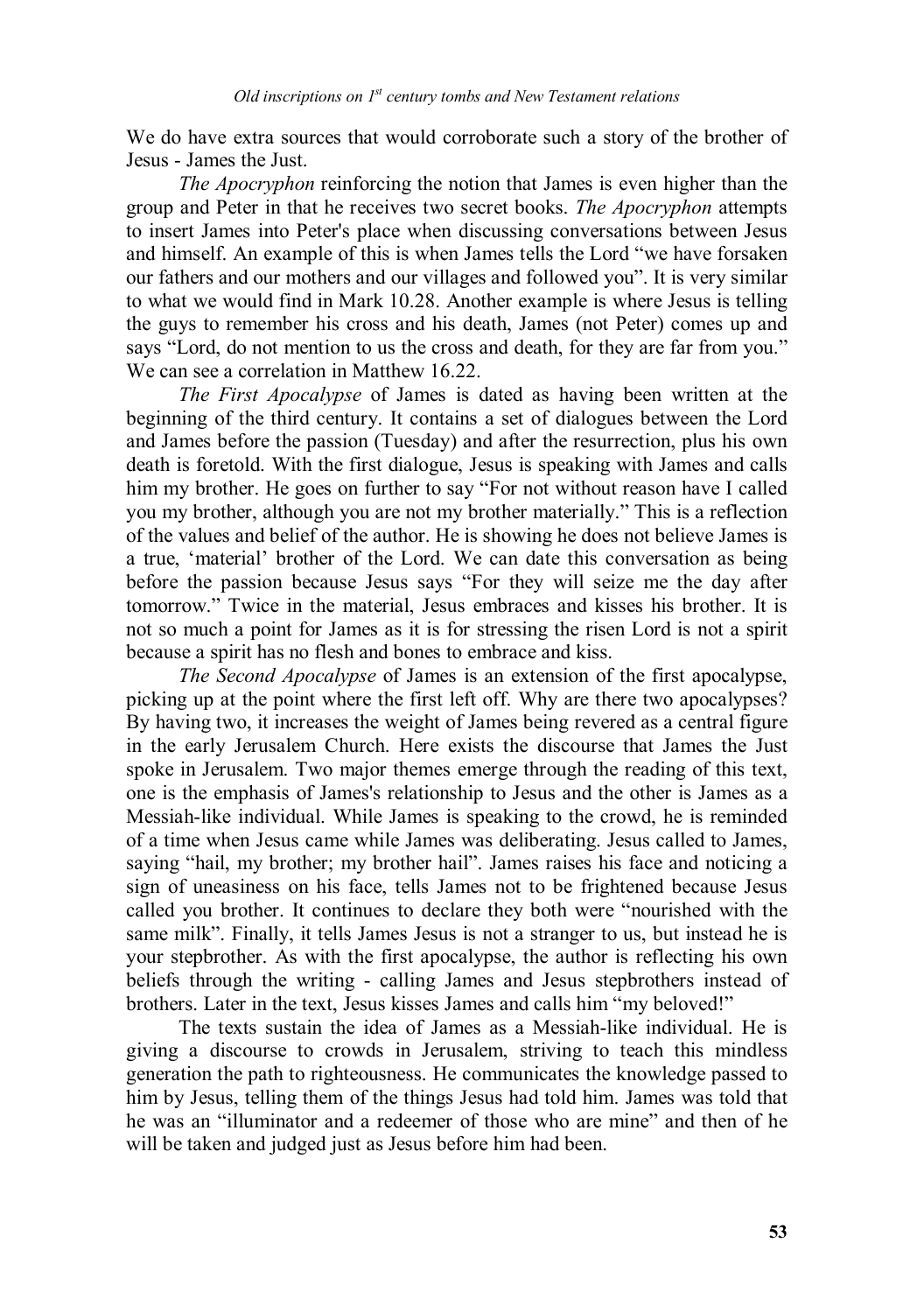*The Gospel of Thomas* (Judas) makes reference to James in logion 12. It reads as follows: "The disciples said to Jesus, 'We know that you are going to leave us. Who will be our leader?' Jesus said to them, 'No matter where you are you are to go to James the Just, for whose sake heaven and earth came into being." Presented here is a signal to the reader. We are to understand that James was chosen by Jesus himself before the passion.

Eusebius makes certain, his audience understands James dies by the hands of the wicked, but the manner in which he is killed vary somewhat. Josephus' account of the martyrdom records James being stoned to death. Hegesippus also has James being stoned by the crowd but adds one blow of the fullers club to finish him off. Clement records James as being hit repeatedly about the head area with a fullers club. Last but not least, in The Second Apocalypse of James account, the crowd seizes and strikes James, they place a rock on his abdomen, and since he was still alive, made him dig a hole and bury himself up to his waistline. Then they commence to stone him to death while he is helpless and cannot move.



Figure 6. Graphologist analysis on James inscription.

The box is custom-made. It is 20 inches in length; the shape is a trapezoid: 10 inches in width at one end and 12 inches at the other. The shape is not convenient for either stacking or side-by-side storage. Its dimensions suggest that the box was intended for one-person storage only. The trapezoidal shape would reduce the amount of room. As the bones were arranged in a specific order, the skull would have been at the 12 inches end. The leg bones are long and the angle would reduce the amount of space. The inscription on the James ossuary is placed to the right hand side of the box [18].

The combination of the original eleven letter inscription and the nine letter forged addition make a twenty letter phrase supposedly reading (in King James English) "James, son of Joseph, brother of Jesus" (Figure 6). If it could be authenticated in its entirety, the impact of such a find would be spectacular. The discovery of a genuine first century written reference to Jesus of Nazareth and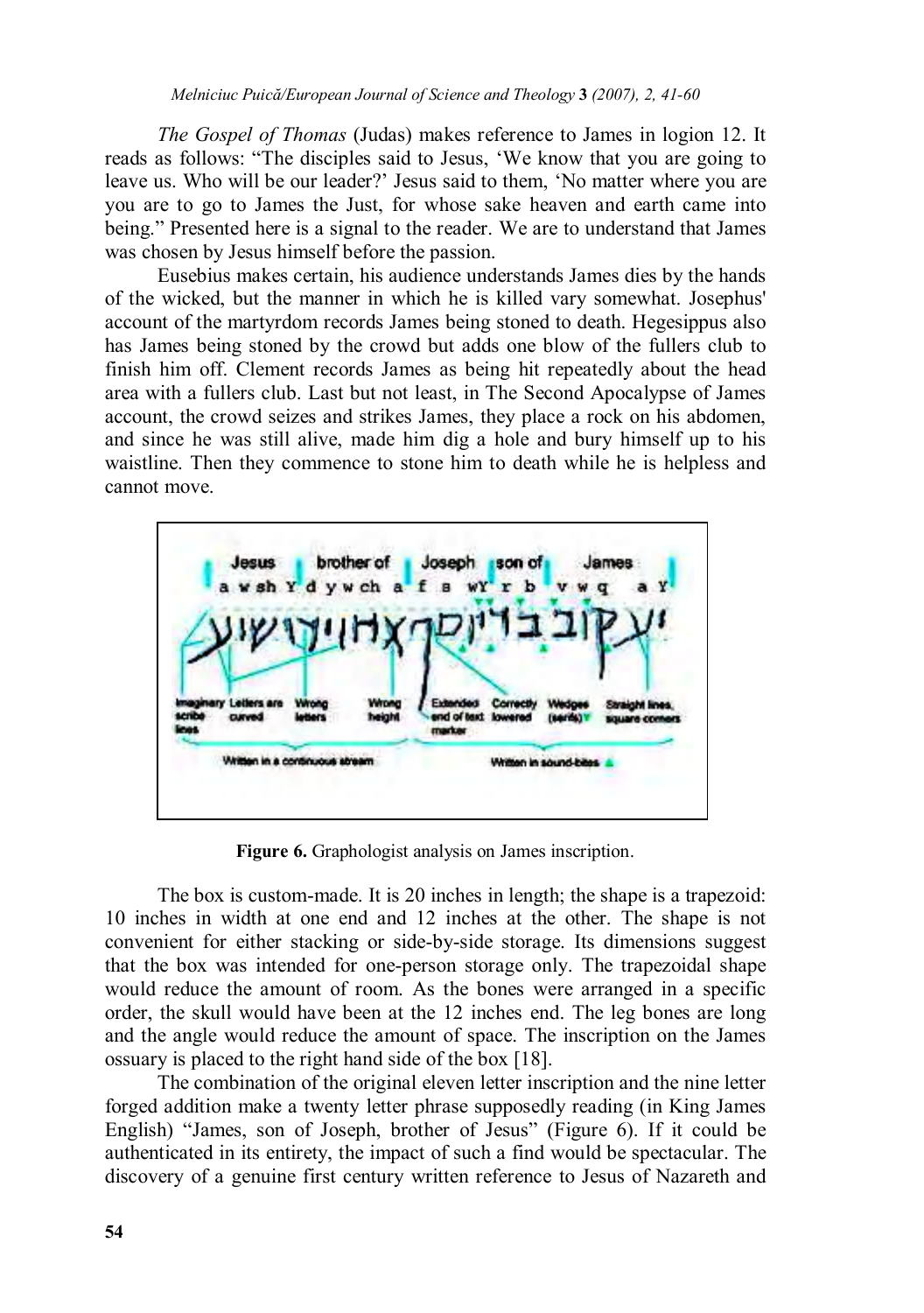two other New Testament personalities would be of unprecedented significance in evaluating the historicity of Christian origins [19]. But upon close physical examination, or even from the excellent photographs which appeared in *Biblical Archaeology Review* [20], two things are evident:

- 1. The pointed instrument that scratched the last nine Aramaic letters onto the ossuary was not the tool that carved the first eleven, and
- 2. The hands that formed the letters identified as *ahui d'Yeshua* or "brother of Jesus" were not the same ancient hands that carefully engraved *Yaqov bar Yosef*.

Part two, Brother of Yeshua, could not be more different. The script is a poorly-executed, mostly commercial cursive without any sign of wedges. Mostly, commercial cursive is correct; the  $\alpha$  (aleph) and  $\pi$  (he) are both archaic forms. In Paleo-Hebraic the het  $(\pi)$  was 'eared'. In cursive square script, the het (ה) retained its 'ears' until the  $2^{nd}$  century BCE and then disappeared from standard use [12]. The third questionable graph is the one referred to as an 'angular dalet' (7). The shape of this graph is exactly that of an archaic  $6<sup>th</sup>-4<sup>th</sup>$ centuries BCE Greek cursive upsilon. At no point did a dalet  $(7)$ , whether in cursive Paleo-Hebraic or cursive square, not have a 'cup' at the top [21].



**Figure 7.** Two different  $Ayn$  in James inscription.

The ayin  $(y)$  in the second part is completely different from the avin  $(y)$  in the first part (Figure 7). When we compare the two yod  $(2)$  graphs in the first part with the yods  $(')$  in the second part, we immediately can see that this is a different person writing. One yod  $(2)$  is distorted by a slip on the part of the carver and has no sign of a wedge. In each case, the ancient engraver made the second occurrence of these letters look similar to the first. The yod that is the first letter of the name Yaqov (far right in Figure 8a) is same size as the yod that is the first letter of the name Yosef (second from right in Figure 8a). Though the down strokes of both yods are perfectly vertical, the two letters are only half the vertical height of other letters in the name phrase, and there is a visible attempt at a serif at the top of each. By comparison, the *yods* in the "brother of Jesus" addition are quite dissimilar.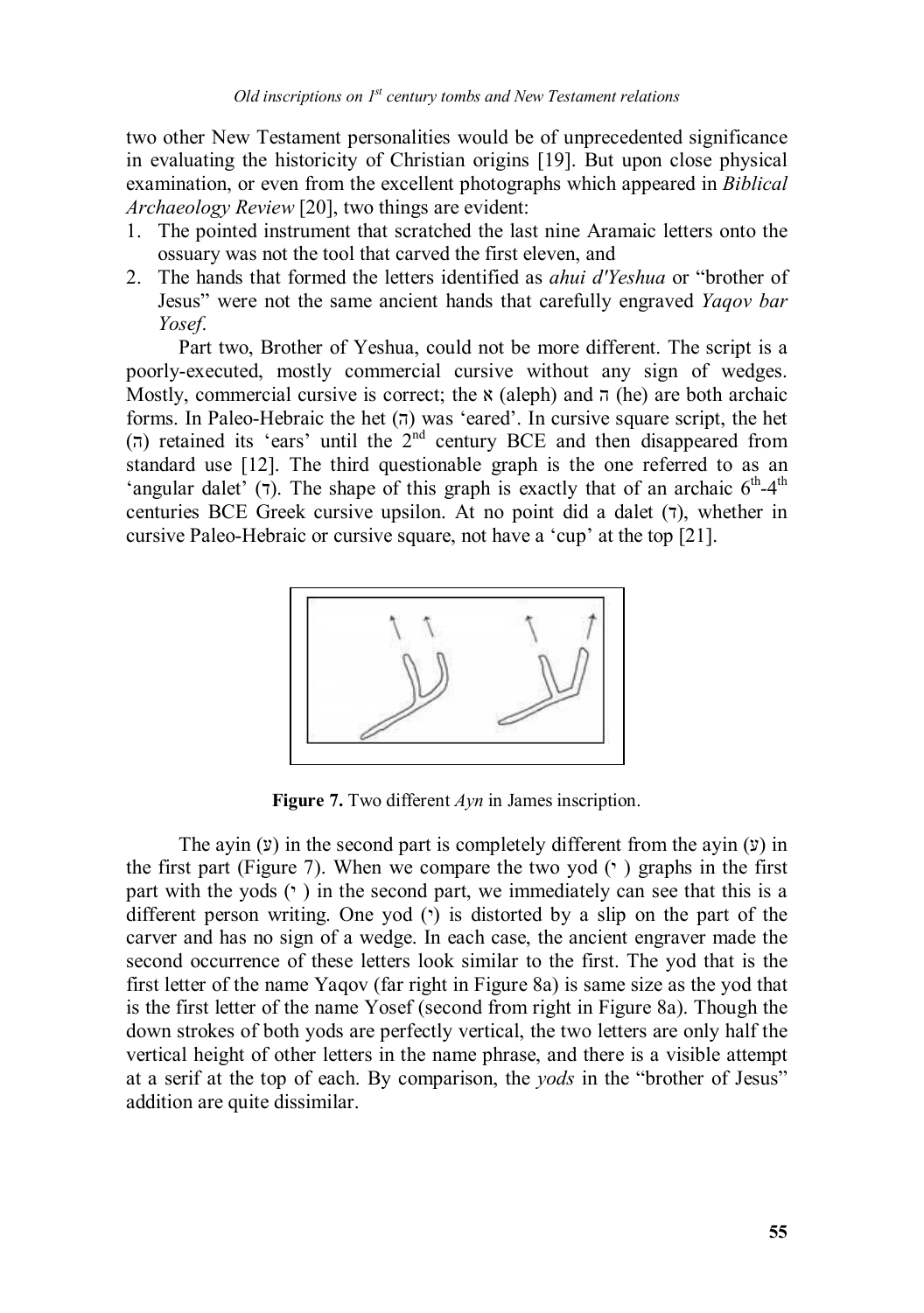The *yod* of *Yeshua* (far left in Figure 8a), while handsomely created, is acutely diagonal rather than vertical, and extends well below the halfway point at which the *yods* of *Yaqov* and *Yosef* end. The *yod* (second from left – Figure 8a) in the word Lemaire identifies as "*ahui*" or "brother of" is also somewhat longer than the *yods* of *Yaqov bar Yosef*, shows no attempt at a serif, and is indeed as different from the *yod* of *Yeshua* as it is from the *yods* of both *Yaqov* and *Yosef*. In a short inscription of only twenty letters, for there to be no continuity of shape between the *yods* of the first part of the inscription and the *yods* of the second part of the inscription must be regarded with suspicion.



**Figure 8**. Graphical variety in James inscription on: yod (a); vav (b).

 Consider also the four *vavs* of the inscription. The *vav* that serves as the 'o' of *Yaqov* (far right in Figure 8b) and the *vav* that serves as the 'o' of *Yosef* (second from right) are both perfectly vertical, with serifs at their tops, and both extend slightly below the baseline of other letters in the phrase. By contrast, the *vavs* of "*ahui*" and *Yeshua* are notably different.

The shin  $(v)$  in the second part is wedgeless, does not belong to this script design, and certainly does not belong to the formal design of the first part. In the script design of the first part, the shin  $(v)$  would have a small wedge on each arm, and both the left-hand and central strokes of the shin would be curved. The carving on the second part was executed by a competent, but not expert carver.

The person who wrote the second part may have been literate, but it is doubtful that he was literate in Aramaic or Hebrew scripts. The script of the second part is a conglomeration of unrelated graphs from across the centuries and not a coherent script design. This peculiar diversity suggests that the writer chose graphs from examples on other ossuaries and/or documents stored in a tomb-cave or other dug-out family 'mausoleum'. (Ossuaries in Greek-Hebrew and Greek-Aramaic have been found. Perhaps the questionable upsilon/dalet is the result of imitating the inscription on one of these dual language ossuaries.)

The ossuary is made of chalk of the Mt. Scopus Group, which is widespread in Jerusalem and over large areas of the country (Figure 9). This is the rock type from which Second Temple period ossuaries were hewn [22]. On the front (the side bearing the rosettes) and the lower back (the side of the inscription) we found signs of erosion in the form of small craters, probably as the result of water activity. The outer surface is covered almost entirely with a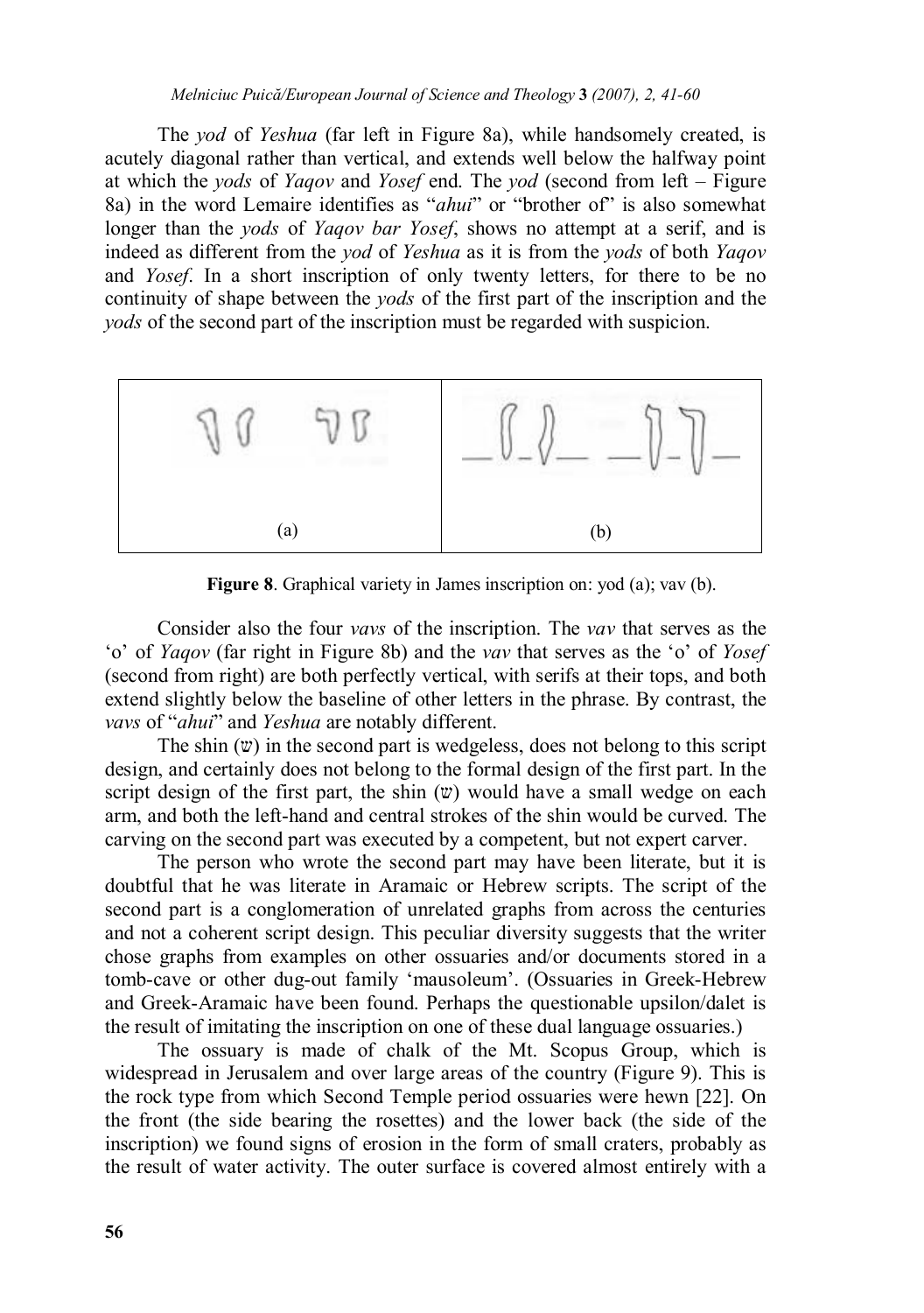thin film of brown-ochre matter, presumably 'rock varnish' caused by biological activity of bacteria or algae. On various areas of the front (including on the rosettes), the sides and the back, the varnish is covered by calcitic patina. This indicates a process of slow and continuous crystallization.



**Figure 9.** Original stone with inscription on James ossuary.

The patina is hard (scratched by scalpel) and adheres strongly to the rock surface. Only in the inscription area on this ossuary does an additional greyish coating material appear. It was not found on any other ossuary examined by us in the Israel National Collections in the Rockefeller Museum storerooms. The original silicate patina exists on the reverse side of the tablet, hard and firmly attached to the stone. The engraved letters did not appear to have undergone any corrosive process as would be expected from an ancient inscription.

The inscription coating has a different composition than that of the patina on the back of the stone, and appears to be an artificial mixture of clay, crumbled chalk, carbon, and microscopic granules of inert metal. It appears that this mixture was dissolved in hot water before being spread on the inscribed side, after which the stone was heated to a temperature of no higher than 400ºC in order to harden the new coating and give it the appearance of patina. The inscription coating is very soft (can be easily removed with a toothpick), it is sometimes gritty but generally homogeneous and usually fills the low areas of the inscription and around it. The inscription, throughout its entire length is etched into the varnish.

The sediment inside the ossuary is brown soil, enriched by approximately 50% microscopic bone particles. The reason for this phenomenon is yet undetermined [23].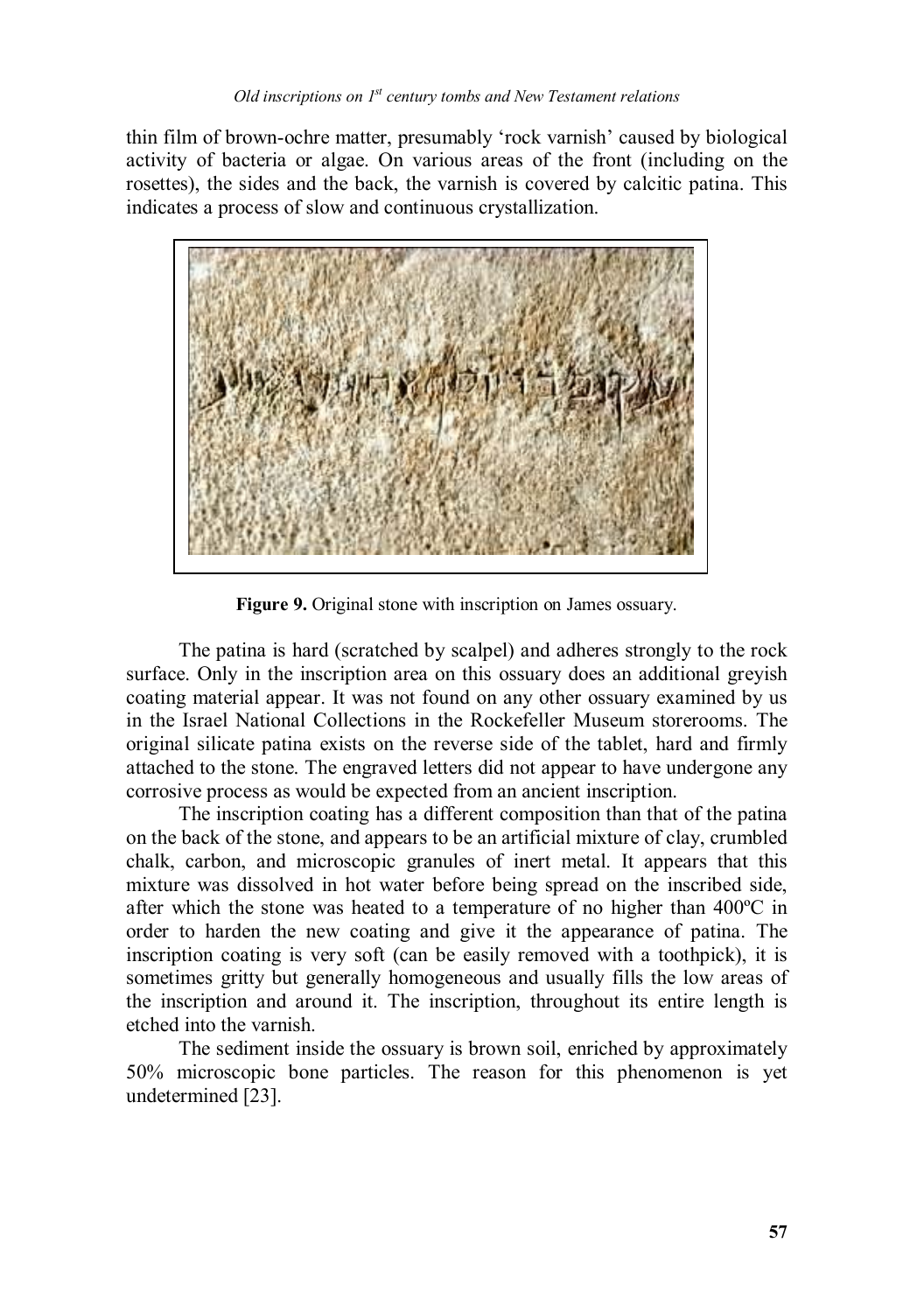## **5. Conclusions**

At first glance these three names have a striking similarity to the names of people from the New Testament. In order for interpretation of this evidence to be true we must assume three things about the occupants of the tomb.

- 1. We must assume that Mariamne is Mary Magdalene. The statistical case for the Talpiot tomb being Jesus' family tomb almost totally hinges on this assumption. The evidence to support this assumption is a  $4<sup>th</sup>$  Century Gnostic text entitled 'The Acts of Philip'. But is absolutely no chance that the Mariamne in the Talpiot tomb is Mary Magdalene.
- 2. We must also assume that Jesus of Nazareth was married to Mariamne and together they had a son named Judah. Again there are no credible  $1<sup>st</sup>$  century documents that support this assumption. This assumption is more akin to the da Vinci Code than sound historical and archaeological scholarship. "Maraimne e Mara" not means Mary the Master. The only way they could make this claim is if they mix languages. "Mara" means "master" in Aramaic, but the ossuary inscription is written in Greek.
- 3. We have to assume that the James ossuary originated from this tomb even though there is no solid evidence that links it to this site. This is critical because if this tomb is Jesus' family tomb, then three of Jesus' brothers are inexplicably missing from this site. They are James, Judas and Simon.
- 4. The ossuary is authentic, based on its typology and patination. The accumulation of rock varnish is considered a very lengthy process. It appears that the deposition of the patina was also considerably prolonged. The inscription was engraved (or at least, completely cleaned) in modern times. The inscription coating is not natural. It was made by grinding and dissolving chalk in hot water (possibly the powder resulting from the newly carved inscription), and spilling the paste onto the inscription and surrounding area, in order to blur the freshly engraved signs.

That Jesus was buried with his 'father' (also no references to Joseph after Jesus in the temple at approximately 12) and brothers (let alone wife and kid), it is ridiculous.

In fact, the ancestral home of Joseph was Bethlehem, and his adult home was Nazareth, and assuming he died years before Christ, it doesn't make sense that Joseph would be buried in Jerusalem. Why would he have a tomb there? Jesus was buried alone in a tomb outside Jerusalem but all accounts historical and eyewitnesses report the tomb being empty.

There are a few hundred ossuaries with inscribed names; there is in fact another ossuary with the inscription "Jesus son of Joseph". Apparently this was not at all a rare combination of names, and in any case, as I have said Jesus of Nazareth is never called "son of Joseph" by his family, or by his disciples. Notice how Luke pours cold water on that theory in Luke 3.21 – "Now Jesus himself was about 30 when he began his ministry, he was the son, so it was supposed/thought, of Joseph". Supposed by whom? Clearly not by Luke or the family whom Luke has just shown knew about the virginal conception of Jesus.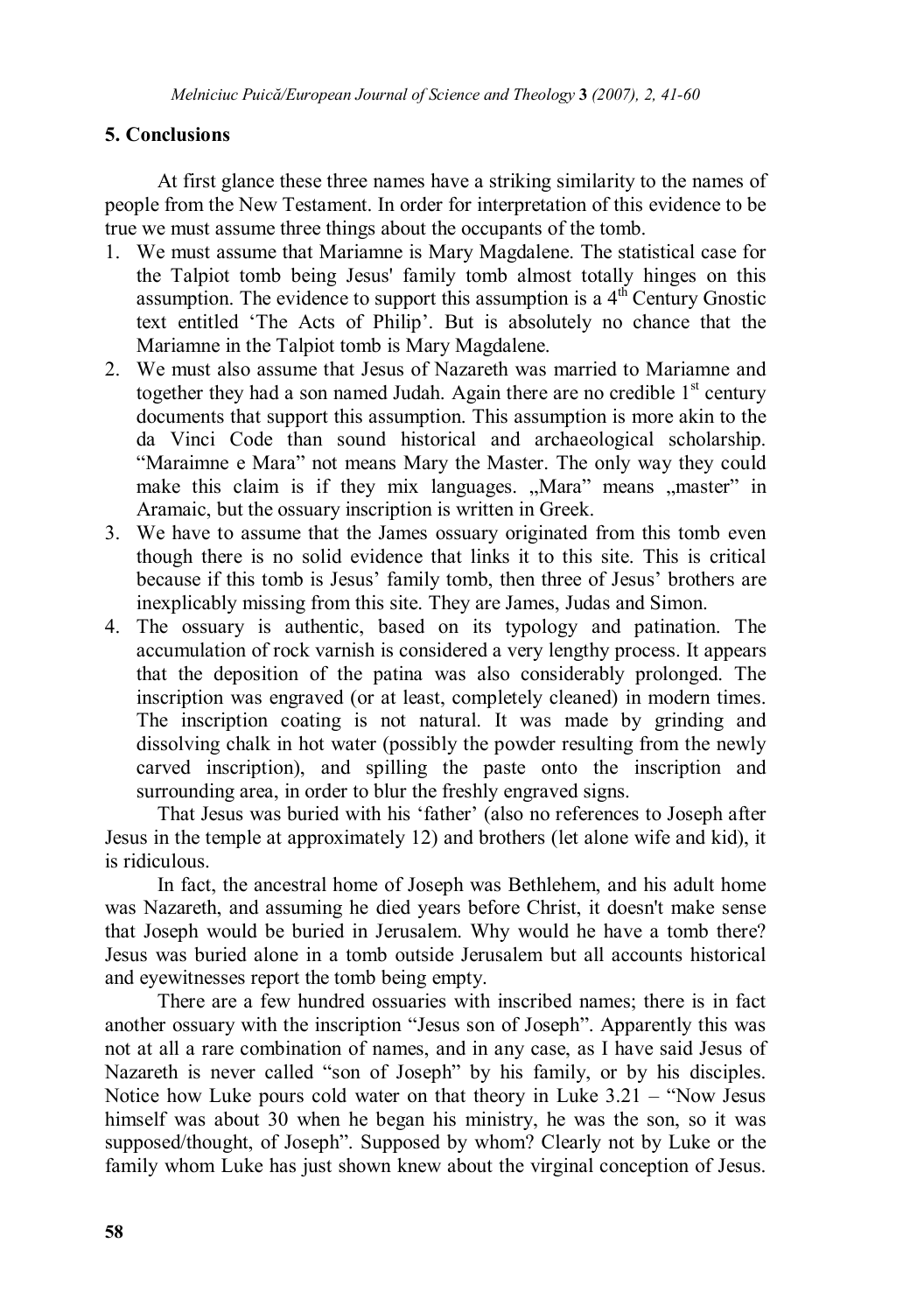Even the cousins knew about this miracle when Mary told Elizabeth. There can be no good reason Luke would put it this way if he knew the earliest followers of Jesus or members of his family had thought that Jesus was son of Joseph. No doubt, if the inscription is a fake, we must carefully examine all the new discoveries on tombs ossuaries. Perhaps the statistical and medical test of bones will reveal the age of persons not their identity or acts. Here we need the dialogue between Science and Theology.

#### **References**

- [1] A. Kloner, Atiqot, **29** (1996) 15.
- [2] S. Jacobovici and C. Pelligrino, *The Jesus Family Tomb: The Discovery, The Investigation, and the Evidence That Could Change History*, Harper, San Francisco, 2007.
- [3] A. Ayalon, M. Bar-Matthews and Y. Goren, J. Archaeol. Sci., **31** (2004) 1185.
- [4] P. Magrill and A. Middleton, *Studies in Pottery, Petrography, Geology, Enviroment and Technology*, in *Jerusalem in Bible and Archaeology: The First Temple Period*, A.G. Vaughn and A.E. Killebrew (eds.), Symposium Series, No. 18, Society of Biblical Literature, Atlanta, 2003, 2514.
- [5] B. Bagatti, *Excavations in Nazareth*. *From the Beginning Till the XII Century*, Vol. 1, Franciscan Printing Press, Jerusalem, 1969, 12.
- [6] C. Kopp, *The Holy Places of the Gospels*, Herder and Herder, New York, 1963, 64.
- [7] J. B. Livie, Le Monde De La Bible, Special issue, **July** (1990) 23.
- [8] L.E. Stager, Bulletin of the American Schools of Oriental Research, **260** (1985) 1.
- [9] E. Bloch-Smith, *Judahite Burial Practices and Beliefs about the Dead.*  JSOT/ASOR Monographs Series 7, JSOT Press, Sheffield, 1992, 48.
- [10] E.M. Meyers, Biblical Archaeologist, **33** (1970) 2.
- [11] R. Hachlili, *Jewish Funerary Customs, Practices and Rites in the Second Temple Period*, Brill, Leiden and Boston, 2005, 59.
- [12] L.Y. Rahmani, *A Catalogue of Jewish Ossuaries in the Collections of the State of Israel*, Israel Antiquities Authority; Israel Academy of Sciences and Humanities, Jerusalem, 1994,
- [13] S.J. Pfann, *Mary Magdalene is Now Missing: A Corrected Reading of Rahmani Ossuary 701*, University of theHoly Land, available http//www.uhl.ac/MariameAndMartha.
- [14] T. Ilan, *Lexicon of Jewish Names in Late Antiquity, Part I Palestine 330 BCE–200 CE*, Mohr Siebeck, Tübingen, 2002, 55.
- [15] **\*\*\*,** *Greek-English New Testament*, 27th Nestle-Aland edn., American Bible Society, New York , 1986.
- [16] K.P. Jackson, BYU Studies Review, **April 01** (2007), available at http://byustudies.byu.edu/Reviews/Pages/reviewdetail.aspx?reviewID=133.
- [17] L.V. Rahmani, Biblical Archaeologist, **45** (1982) 109.
- [18] L.V. Rahmani, Atiqot, **3** (1961) 117.
- [19] H. Shanks and B. Witherington III, *The Brother of Jesus, the Dramatic Story & Meaning of the First Archaeological Link to Jesus & His Family*, Harper Collins Publishers, New York, 2003, 16.
- [20] E.J. Keall, Biblical Archaeology Review, **29(4)** (2003) 52.
- [21] R. Altman, *Official report on the James Ossuary*, The Bible and Interpretation, 2003, available at http://www.bibleinterp.com/articles/Official\_Report.htm.